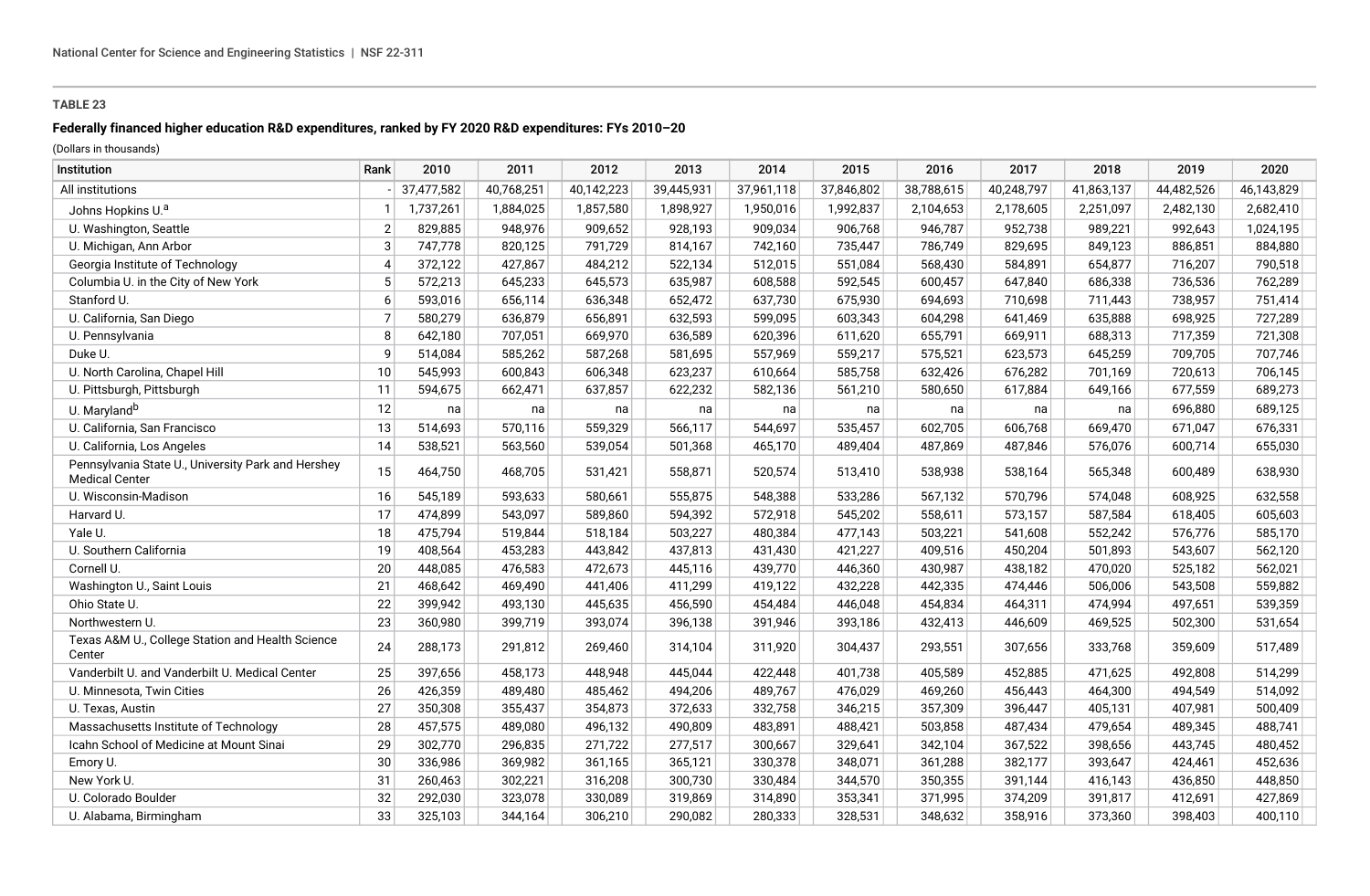## **Federally financed higher education R&D expenditures, ranked by FY 2020 R&D expenditures: FYs 2010–20**

| Institution                                    | Rank | 2010    | 2011    | 2012    | 2013    | 2014    | 2015    | 2016    | 2017    | 2018    | 2019    | 2020    |
|------------------------------------------------|------|---------|---------|---------|---------|---------|---------|---------|---------|---------|---------|---------|
| U. Florida                                     | 34   | 279,649 | 306,349 | 305,067 | 296,199 | 289,327 | 287,230 | 307,140 | 327,288 | 355,517 | 387,906 | 397,202 |
| U. Illinois, Urbana-Champaign                  | 35   | 303,852 | 323,454 | 359,989 | 468,798 | 343,275 | 338,178 | 335,056 | 358,905 | 353,710 | 382,206 | 387,853 |
| U. California, Davis                           | 36   | 332,325 | 362,976 | 358,577 | 347,038 | 330,367 | 326,039 | 339,209 | 342,407 | 360,018 | 374,707 | 380,965 |
| Case Western Reserve U.                        | 37   | 333,689 | 353,470 | 359,000 | 349,487 | 329,320 | 308,434 | 321,214 | 326,643 | 349,177 | 357,549 | 357,589 |
| U. Chicago                                     | 38   | 352,728 | 372,288 | 336,125 | 300,718 | 281,464 | 294,437 | 297,953 | 308,002 | 303,175 | 332,776 | 352,447 |
| U. California, Berkeley                        | 39   | 312,789 | 336,191 | 338,759 | 311,809 | 313,390 | 346,262 | 341,807 | 330,339 | 329,464 | 347,601 | 349,989 |
| U. Colorado Denver and Anschutz Medical Campus | 40   | 285,126 | 307,395 | 315,685 | 296,932 | 285,017 | 274,345 | 298,960 | 311,720 | 331,945 | 353,021 | 348,724 |
| Indiana U., Bloomington                        | 41   | 71,208  | 74,143  | 79,727  | 85,852  | 84,592  | 210,899 | 221,801 | 245,155 | 249,243 | 308,586 | 343,876 |
| Boston U.                                      | 42   | 302,411 | 305,476 | 275,319 | 267,194 | 257,017 | 259,736 | 253,475 | 259,832 | 284,888 | 318,511 | 339,172 |
| Michigan State U.                              | 43   | 214,134 | 240,837 | 268,952 | 260,610 | 261,826 | 272,838 | 310,225 | 343,751 | 328,618 | 331,148 | 329,748 |
| U. Arizona                                     | 44   | 308,157 | 327,565 | 331,578 | 338,790 | 290,370 | 269,959 | 262,989 | 273,567 | 291,767 | 327,025 | 328,807 |
| Oregon Health and Science U.                   | 45   | 247,054 | 268,777 | 242,337 | 246,491 | 247,740 | 245,509 | 232,688 | 245,199 | 264,492 | 298,227 | 321,572 |
| California Institute of Technology             | 46   | 328,522 | 342,945 | 326,701 | 282,823 | 279,515 | 272,673 | 265,206 | 277,358 | 280,451 | 287,198 | 316,519 |
| Baylor C. of Medicine                          | 47   | 284,072 | 295,529 | 268,753 | 285,230 | 264,641 | 256,895 | 267,849 | 292,806 | 300,098 | 309,354 | 315,101 |
| U. Utah                                        | 48   | 227,021 | 264,234 | 273,150 | 301,045 | 288,514 | 274,375 | 233,652 | 248,908 | 307,844 | 302,585 | 314,023 |
| Rutgers, State U. New Jersey, New Brunswick    | 49   | 224,894 | 239,908 | 279,161 | 295,028 | 360,157 | 323,675 | 321,432 | 340,801 | 350,912 | 297,609 | 311,743 |
| U. Virginia, Charlottesville                   | 50   | 228,917 | 252,928 | 240,254 | 225,567 | 205,865 | 203,401 | 210,980 | 228,910 | 250,168 | 276,335 | 300,348 |
| U. Rochester                                   | 51   | 322,048 | 337,907 | 308,115 | 299,553 | 266,767 | 262,681 | 266,322 | 267,860 | 285,330 | 306,551 | 296,241 |
| Colorado State U., Fort Collins                | 52   | 211,297 | 236,566 | 252,286 | 219,856 | 212,054 | 219,321 | 232,108 | 239,165 | 268,747 | 284,482 | 287,100 |
| U. Cincinnati                                  | 53   | 262,513 | 287,182 | 267,691 | 258,460 | 245,086 | 251,717 | 231,817 | 242,237 | 250,202 | 252,892 | 285,899 |
| Arizona State U.                               | 54   | 172,202 | 185,766 | 194,376 | 201,363 | 196,270 | 196,528 | 212,396 | 227,621 | 254,384 | 267,087 | 278,150 |
| Purdue U., West Lafayette                      | 55   | 232,564 | 259,948 | 270,655 | 271,504 | 236,860 | 217,330 | 229,093 | 245,110 | 251,517 | 249,831 | 270,605 |
| U. Iowa                                        | 56   | 282,465 | 283,627 | 269,734 | 255,329 | 235,527 | 225,587 | 237,743 | 238,842 | 246,117 | 252,563 | 259,639 |
| Scripps Research Institute                     | 57   | 313,746 | 317,201 | 309,471 | 308,628 | 292,268 | 274,097 | 242,489 | 250,090 | 267,088 | 267,122 | 243,502 |
| U. Texas Southwestern Medical Center           | 58   | 232,027 | 231,639 | 207,513 | 198,114 | 185,137 | 183,787 | 185,263 | 200,085 | 197,910 | 203,544 | 242,679 |
| Utah State U.                                  | 59   | 90,581  | 113,871 | 108,501 | 106,985 | 114,959 | 120,369 | 125,661 | 138,518 | 159,447 | 220,504 | 242,156 |
| U. California, Irvine                          | 60   | 194,559 | 209,117 | 206,985 | 198,730 | 182,585 | 174,875 | 177,779 | 187,535 | 201,173 | 217,094 | 241,734 |
| Uniformed Services U. of the Health Sciences   | 61   | 72,125  | 117,781 | 102,134 | 119,647 | 213,389 | 299,007 | 175,007 | 204,241 | 218,702 | 297,808 | 235,202 |
| North Carolina State U.                        | 62   | 139,096 | 155,293 | 174,758 | 177,118 | 181,449 | 199,862 | 202,336 | 218,274 | 219,258 | 228,945 | 232,110 |
| U. Miami                                       | 63   | 197,824 | 225,352 | 224,172 | 205,870 | 203,751 | 193,606 | 195,328 | 194,385 | 192,598 | 212,023 | 224,184 |
| U. Illinois, Chicago                           | 64   | 232,380 | 248,936 | 246,128 | 222,566 | 203,733 | 196,010 | 187,990 | 198,049 | 196,840 | 208,603 | 223,030 |
| Carnegie Mellon U.                             | 65   | 179,386 | 200,967 | 209,522 | 215,560 | 198,247 | 187,259 | 190,620 | 189,974 | 181,958 | 197,978 | 217,625 |
| Virginia Polytechnic Institute and State U.    | 66   | 162,566 | 189,198 | 184,175 | 201,646 | 204,308 | 196,096 | 195,859 | 186,054 | 199,897 | 209,607 | 210,792 |
| Albert Einstein C. of Medicine                 | 67   | na      | na      | na      | na      | na      | na      | 188,521 | 188,259 | 196,457 | 202,513 | 204,635 |
| Princeton U.                                   | 68   | 150,261 | 163,438 | 161,591 | 156,541 | 164,277 | 158,313 | 162,003 | 176,029 | 180,305 | 193,453 | 203,259 |
| U. Kentucky                                    | 69   | 171,528 | 179,161 | 159,678 | 150,468 | 142,312 | 146,548 | 154,559 | 171,323 | 171,672 | 192,945 | 200,664 |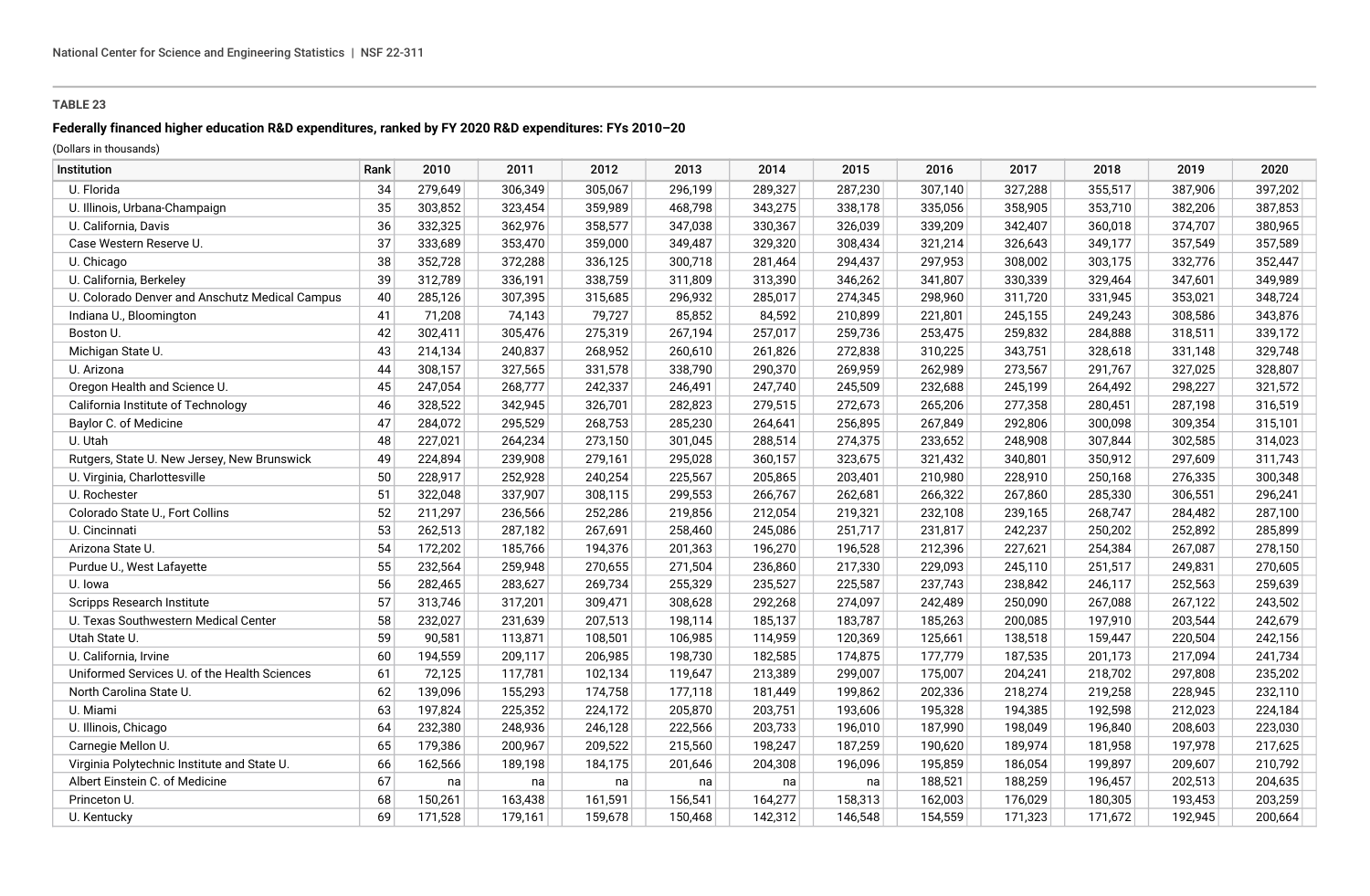## **Federally financed higher education R&D expenditures, ranked by FY 2020 R&D expenditures: FYs 2010–20**

| Institution                                            | Rank | 2010    | 2011    | 2012    | 2013    | 2014    | 2015    | 2016    | 2017    | 2018    | 2019    | 2020    |
|--------------------------------------------------------|------|---------|---------|---------|---------|---------|---------|---------|---------|---------|---------|---------|
| SUNY, U. Buffalo                                       | 70   | 167,099 | 182,585 | 193,613 | 204,995 | 189,209 | 177,441 | 182,883 | 186,836 | 186,494 | 182,983 | 200,155 |
| U. Massachusetts, Medical School                       | 71   | 178,293 | 208,244 | 202,149 | 189,159 | 183,582 | 183,588 | 181,446 | 200,232 | 194,953 | 197,388 | 192,938 |
| Woods Hole Oceanographic Institution                   | 72   | 153,066 | 165,819 | 161,115 | 158,672 | 177,616 | 172,995 | 166,010 | 148,491 | 163,003 | 184,995 | 191,186 |
| U. Texas M. D. Anderson Cancer Center                  | 73   | 206,664 | 236,400 | 196,753 | 182,971 | 158,986 | 161,171 | 155,044 | 166,552 | 173,206 | 176,156 | 186,488 |
| Brown U.                                               | 74   | 127,087 | 128,628 | 131,994 | 126,559 | 129,248 | 132,142 | 136,931 | 145,556 | 164,452 | 178,460 | 185,676 |
| U. Kansas                                              | 75   | 147,598 | 162,721 | 171,043 | 174,021 | 165,442 | 155,835 | 140,002 | 148,178 | 155,147 | 169,694 | 185,007 |
| U. Oklahoma, Norman and Health Science Center          | 76   | 105,366 | 118,970 | 133,841 | 132,456 | 118,925 | 127,709 | 134,772 | 133,177 | 149,317 | 164,855 | 183,728 |
| U. Georgia                                             | 77   | 119,486 | 137,255 | 137,710 | 131,824 | 126,164 | 132,118 | 143,886 | 158,229 | 148,543 | 159,948 | 171,351 |
| Oregon State U.                                        | 78   | 135,886 | 146,882 | 156,446 | 149,396 | 145,247 | 153,017 | 158,142 | 163,479 | 171,805 | 168,571 | 167,494 |
| Wake Forest U.                                         | 79   | 159,084 | 173,130 | 172,779 | 156,506 | 153,069 | 148,451 | 141,052 | 148,001 | 154,363 | 165,702 | 166,596 |
| lowa State U.                                          | 80   | 109,461 | 117,522 | 118,242 | 121,993 | 116,273 | 114,518 | 125,397 | 128,221 | 147,679 | 147,866 | 165,912 |
| U. Connecticut                                         | 81   | 132,169 | 144,280 | 153,264 | 148,651 | 144,104 | 137,980 | 146,390 | 145,637 | 144,048 | 159,220 | 164,848 |
| U. Hawaii, Manoa                                       | 82   | 196,275 | 201,700 | 193,722 | 225,359 | 206,810 | 200,202 | 190,336 | 182,337 | 167,030 | 167,816 | 163,694 |
| Florida State U.                                       | 83   | 134,794 | 140,850 | 140,419 | 148,413 | 151,701 | 139,597 | 126,289 | 134,278 | 147,184 | 149,784 | 162,296 |
| U. New Mexico                                          | 84   | 148,216 | 162,854 | 160,895 | 158,057 | 153,889 | 154,794 | 159,280 | 165,128 | 169,952 | 159,940 | 161,627 |
| U. South Florida, Tampa                                | 85   | 243,017 | 243,030 | 236,148 | 225,414 | 222,790 | 218,338 | 228,365 | 250,384 | 179,024 | 181,882 | 158,958 |
| George Washington U.                                   | 86   | 122,357 | 116,611 | 112,110 | 120,857 | 141,552 | 139,016 | 142,889 | 148,369 | 156,768 | 155,697 | 157,533 |
| U. Missouri, Columbia                                  | 87   | 116,965 | 116,403 | 114,345 | 111,510 | 104,910 | 105,015 | 126,071 | 134,525 | 138,029 | 139,781 | 156,190 |
| Washington State U.                                    | 88   | 113,452 | 123,502 | 129,255 | 134,329 | 126,955 | 134,889 | 136,646 | 152,843 | 151,133 | 158,982 | 154,623 |
| Temple U.                                              | 89   | 79,939  | 89,719  | 90,243  | 131,872 | 126,803 | 129,499 | 140,775 | 153,404 | 155,312 | 161,673 | 154,600 |
| U. Dayton                                              | 90   | 73,540  | 70,996  | 65,169  | 67,698  | 66,318  | 77,973  | 100,955 | 118,452 | 132,358 | 153,328 | 154,101 |
| Medical U. South Carolina                              | 91   | 131,650 | 143,464 | 136,907 | 127,472 | 118,649 | 117,255 | 124,212 | 134,072 | 142,639 | 153,226 | 153,802 |
| Virginia Commonwealth U.                               | 92   | 144,138 | 153,228 | 142,053 | 135,804 | 138,559 | 142,447 | 143,701 | 147,585 | 140,363 | 142,293 | 152,751 |
| Tufts U.                                               | 93   | 116,699 | 122,208 | 121,512 | 113,450 | 116,204 | 121,428 | 126,109 | 139,532 | 139,334 | 146,630 | 148,320 |
| SUNY, Stony Brook U.                                   | 94   | 120,146 | 125,102 | 123,383 | 118,513 | 111,683 | 115,150 | 118,549 | 125,688 | 136,241 | 144,618 | 146,478 |
| U. Delaware                                            | 95   | 105,454 | 118,673 | 117,072 | 119,756 | 116,340 | 114,245 | 113,217 | 117,813 | 118,573 | 133,020 | 144,142 |
| Dartmouth C. and Dartmouth Hitchcock Medical<br>Center | 96   | 118,271 | 131,583 | 147,421 | 155,209 | 145,498 | 146,233 | 139,090 | 137,448 | 140,399 | 154,597 | 142,219 |
| U. Tennessee, Knoxville <sup>c</sup>                   | 97   | 96,972  | 111,942 | 112,471 | 117,836 | 112,201 | 105,417 | 109,722 | 117,097 | 117,776 | 123,434 | 138,402 |
| Northeastern U.                                        | 98   | 59,074  | 67,938  | 77,667  | 85,170  | 79,666  | 80,576  | 81,124  | 93,572  | 114,711 | 126,762 | 136,273 |
| U. Texas Health Science Center, Houston                | 99   | 150,324 | 156,790 | 146,424 | 144,235 | 136,145 | 125,890 | 121,098 | 124,461 | 128,232 | 132,647 | 133,624 |
| Medical C. Wisconsin                                   | 100  | 121,750 | 133,929 | 125,325 | 116,765 | 111,241 | 109,542 | 108,529 | 108,276 | 111,273 | 119,036 | 128,783 |
| U. California, Santa Barbara                           | 101  | 129,457 | 136,244 | 136,352 | 132,960 | 121,045 | 116,232 | 116,775 | 117,457 | 113,388 | 118,517 | 123,198 |
| Mississippi State U.                                   | 102  | 106,324 | 98,998  | 96,689  | 74,075  | 71,715  | 80,097  | 87,277  | 87,928  | 89,012  | 104,738 | 120,616 |
| U. Massachusetts, Amherst                              | 103  | 97,937  | 107,683 | 115,280 | 111,448 | 110,189 | 103,417 | 106,269 | 108,871 | 110,654 | 117,359 | 116,170 |
| U. Central Florida                                     | 104  | 69,331  | 69,098  | 78,411  | 76,533  | 70,716  | 88,814  | 87,417  | 89,904  | 97,539  | 99,310  | 114,575 |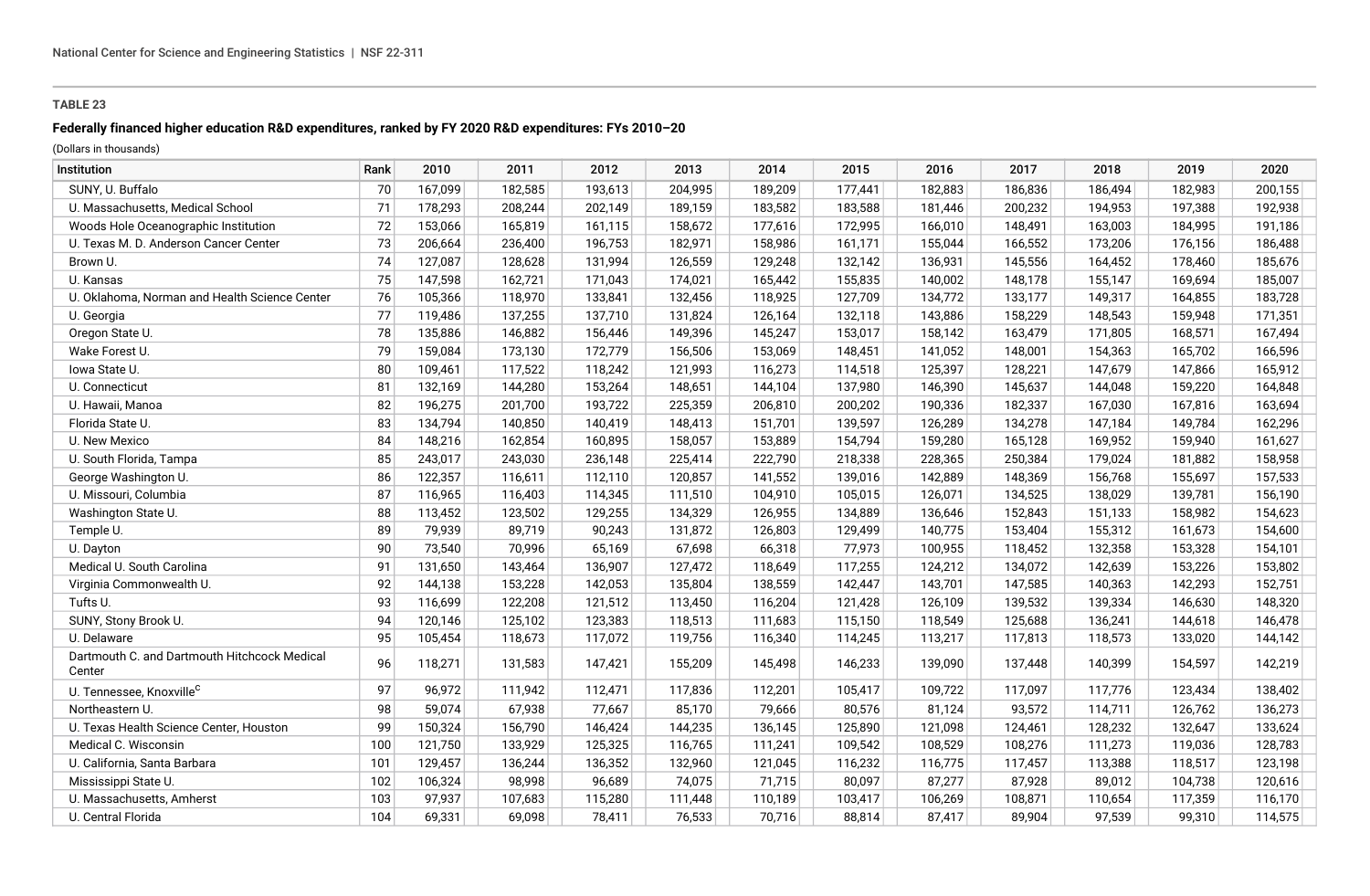## **Federally financed higher education R&D expenditures, ranked by FY 2020 R&D expenditures: FYs 2010–20**

| Institution                                 | Rank | 2010    | 2011    | 2012    | 2013    | 2014    | 2015    | 2016    | 2017    | 2018    | 2019    | 2020    |
|---------------------------------------------|------|---------|---------|---------|---------|---------|---------|---------|---------|---------|---------|---------|
| U. Texas Medical Branch                     | 105  | 128,840 | 128,098 | 109,867 | 108,287 | 101,761 | 98,050  | 100,464 | 104,458 | 104,356 | 107,806 | 114,103 |
| Wayne State U.                              | 106  | 132,166 | 134,735 | 126,915 | 119,520 | 113,618 | 109,586 | 111,532 | 109,421 | 111,018 | 118,043 | 113,137 |
| U. Nebraska, Lincoln                        | 107  | 98,417  | 108,059 | 106,725 | 100,592 | 94,265  | 95,831  | 95,426  | 101,532 | 103,565 | 109,954 | 107,299 |
| Tulane U.                                   | 108  | 106,872 | 111,007 | 101,360 | 97,994  | 94,486  | 84,166  | 89,087  | 93,970  | 102,201 | 104,219 | 107,290 |
| U. Nebraska, Medical Center                 | 109  | 80,784  | 86,295  | 84,196  | 80,750  | 76,195  | 71,918  | 76,221  | 84,814  | 93,463  | 102,604 | 105,158 |
| U. Alabama, Huntsville                      | 110  | 73,075  | 72,665  | 78,528  | 85,738  | 75,343  | 67,451  | 69,824  | 68,609  | 74,650  | 85,211  | 104,288 |
| George Mason U.                             | 111  | 63,011  | 65,301  | 63,786  | 65,096  | 61,877  | 63,600  | 58,864  | 57,345  | 69,481  | 96,307  | 104,070 |
| U. Notre Dame                               | 112  | 62,152  | 79,716  | 83,295  | 79,564  | 79,690  | 83,710  | 87,129  | 91,787  | 96,182  | 106,411 | 104,030 |
| Florida International U.                    | 113  | 62,580  | 65,446  | 69,402  | 72,357  | 78,961  | 76,528  | 76,127  | 71,579  | 85,541  | 96,912  | 103,366 |
| U. Texas Health Science Center, San Antonio | 114  | 121,723 | 121,200 | 106,177 | 99,198  | 89,303  | 85,940  | 89,742  | 85,455  | 86,956  | 96,502  | 102,959 |
| U. Alaska, Fairbanks                        | 115  | 99,657  | 105,469 | 99,674  | 94,953  | 85,904  | 81,586  | 89,940  | 97,314  | 94,998  | 92,964  | 101,414 |
| U. New Hampshire                            | 116  | 84,553  | 106,806 | 119,451 | 102,053 | 101,125 | 92,040  | 93,599  | 92,338  | 95,807  | 90,241  | 100,373 |
| Georgetown U.                               | 117  | 120,589 | 123,540 | 115,197 | 114,760 | 100,475 | 88,015  | 83,827  | 94,435  | 89,977  | 94,050  | 98,682  |
| U. Vermont                                  | 118  | 98,635  | 101,471 | 87,843  | 85,118  | 79,743  | 83,733  | 83,124  | 78,394  | 86,940  | 90,405  | 97,981  |
| U. South Carolina, Columbia                 | 119  | 125,501 | 103,296 | 98,836  | 91,612  | 91,890  | 90,453  | 93,885  | 96,048  | 88,602  | 102,992 | 97,143  |
| Montana State U., Bozeman                   | 120  | 93,100  | 87,528  | 86,511  | 73,619  | 72,777  | 69,136  | 68,471  | 74,788  | 75,524  | 88,955  | 93,759  |
| U. California, Riverside                    | 121  | 63,127  | 62,312  | 63,821  | 59,065  | 57,397  | 63,515  | 70,489  | 76,795  | 77,314  | 81,151  | 92,503  |
| Rice U.                                     | 122  | 69,395  | 78,730  | 76,964  | 80,075  | 73,965  | 74,266  | 83,273  | 84,469  | 78,175  | 83,584  | 88,768  |
| U. Louisville                               | 123  | 93,260  | 96,010  | 89,976  | 78,144  | 65,849  | 68,345  | 72,644  | 72,119  | 80,511  | 87,563  | 88,251  |
| Louisiana State U., Baton Rouge             | 124  | 97,407  | 97,517  | 92,551  | 94,563  | 94,701  | 83,644  | 86,754  | 81,644  | 84,309  | 88,721  | 87,895  |
| Rockefeller U.                              | 125  | 88,705  | 97,710  | 84,616  | 80,384  | 81,820  | 81,949  | 80,667  | 86,763  | 87,231  | 84,566  | 86,280  |
| New Jersey Institute of Technology          | 126  | 50,051  | 54,250  | 59,398  | 57,466  | 54,655  | 55,094  | 67,490  | 79,397  | 91,999  | 89,846  | 85,746  |
| Drexel U.                                   | 127  | 77,438  | 83,702  | 87,860  | 76,343  | 77,684  | 69,462  | 67,020  | 70,921  | 82,777  | 85,278  | 82,576  |
| U. Mississippi                              | 128  | 71,475  | 74,918  | 74,955  | 64,590  | 64,218  | 59,978  | 64,510  | 62,483  | 63,736  | 73,865  | 82,361  |
| Clemson U.                                  | 129  | 62,934  | 52,919  | 51,764  | 52,002  | 49,887  | 53,136  | 60,165  | 70,256  | 73,735  | 81,080  | 82,203  |
| U. Oregon                                   | 130  | 76,378  | 84,997  | 86,316  | 75,423  | 74,603  | 69,723  | 66,850  | 69,598  | 71,568  | 80,083  | 81,278  |
| West Virginia U.                            | 131  | 79,415  | 88,419  | 82,149  | 74,704  | 69,165  | 68,731  | 72,751  | 72,767  | 76,527  | 82,353  | 79,657  |
| Kansas State U.                             | 132  | 68,560  | 76,953  | 77,689  | 70,167  | 67,438  | 69,918  | 71,224  | 75,468  | 80,436  | 81,269  | 79,100  |
| Georgia State U.                            | 133  | 27,073  | 28,210  | 34,075  | 37,521  | 42,259  | 50,122  | 52,351  | 71,248  | 71,650  | 70,185  | 78,199  |
| U. California, Santa Cruz                   | 134  | 84,518  | 97,817  | 94,222  | 91,002  | 90,858  | 92,870  | 95,294  | 66,563  | 63,197  | 74,669  | 76,468  |
| Thomas Jefferson U.                         | 135  | 77,817  | 80,027  | 68,976  | 56,247  | 54,676  | 58,536  | 58,866  | 62,029  | 64,869  | 74,816  | 74,676  |
| Auburn U., Auburn                           | 136  | 53,971  | 59,559  | 55,557  | 57,253  | 50,088  | 48,352  | 54,751  | 55,700  | 58,488  | 64,333  | 73,468  |
| U. Houston                                  | 137  | 52,920  | 59,580  | 55,812  | 61,038  | 58,954  | 58,458  | 62,703  | 60,033  | 63,801  | 68,523  | 71,779  |
| U. Arkansas for Medical Sciences            | 138  | 72,217  | 75,924  | 69,883  | 64,856  | 55,556  | 50,603  | 48,999  | 51,298  | 57,523  | 63,498  | 70,508  |
| U. Rhode Island                             | 139  | 62,981  | 78,303  | 83,754  | 74,870  | 65,715  | 64,711  | 61,641  | 62,785  | 64,026  | 73,080  | 67,242  |
| SUNY, U. Albany                             | 140  | 124,324 | 125,189 | 112,989 | 114,158 | 105,333 | 79,681  | 77,734  | 85,469  | 87,451  | 92,709  | 67,039  |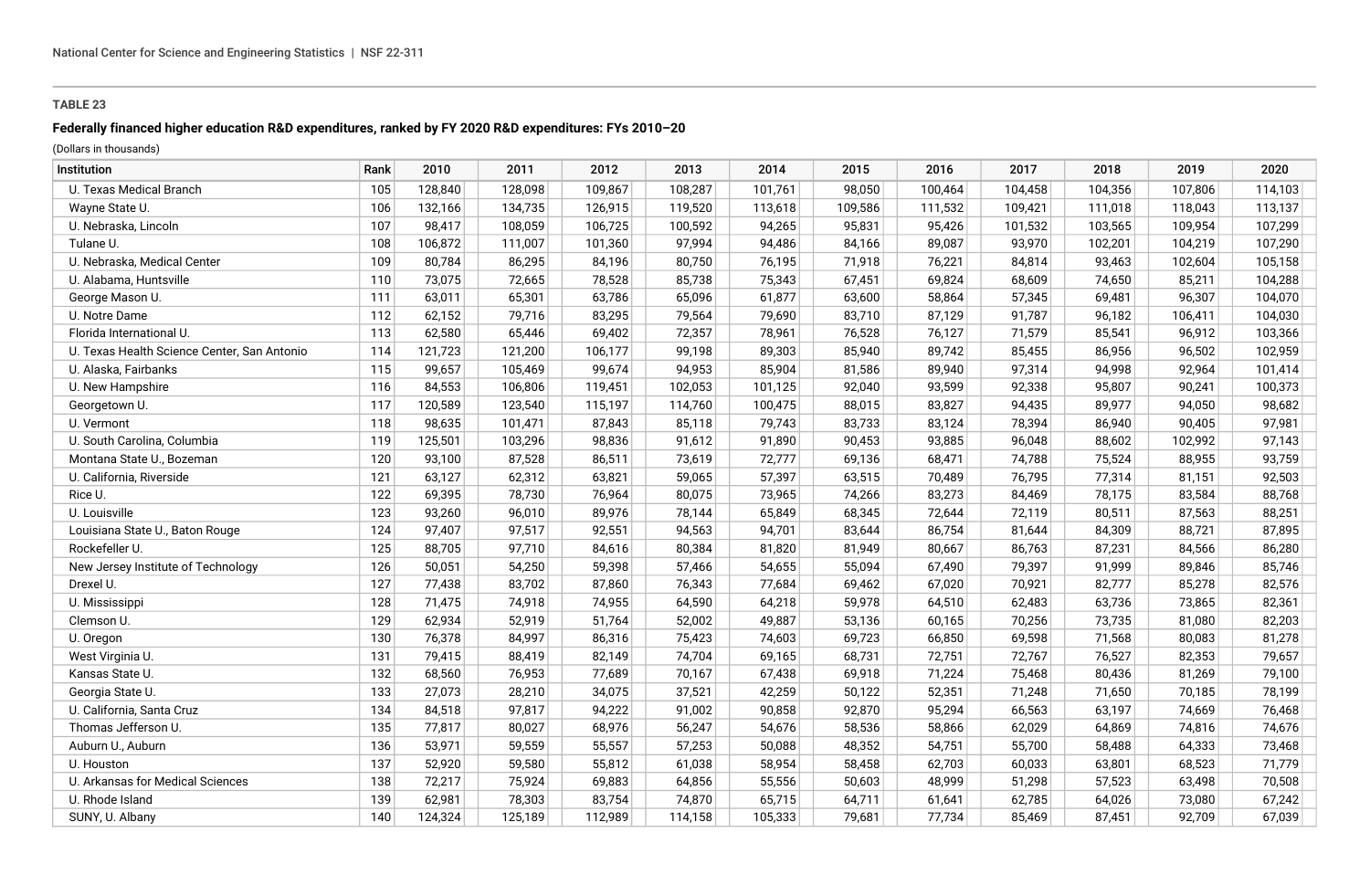## **Federally financed higher education R&D expenditures, ranked by FY 2020 R&D expenditures: FYs 2010–20**

| Institution                          | Rank | 2010   | 2011   | 2012    | 2013   | 2014   | 2015   | 2016   | 2017   | 2018   | 2019   | 2020   |
|--------------------------------------|------|--------|--------|---------|--------|--------|--------|--------|--------|--------|--------|--------|
| Rush U.                              | 141  | 51,304 | 57,978 | 57,512  | 57,063 | 53,501 | 52,193 | 50,332 | 51,532 | 64,178 | 68,941 | 65,343 |
| U. Nevada, Reno                      | 142  | 58,115 | 57,220 | 55,437  | 56,900 | 53,363 | 51,724 | 53,371 | 54,782 | 62,635 | 62,903 | 64,793 |
| <b>Cold Spring Harbor Laboratory</b> | 143  | ne     | 51,529 | 43,874  | 41,002 | 41,845 | 49,063 | 50,478 | 54,260 | 67,139 | 73,854 | 62,215 |
| U. Montana, Missoula                 | 144  | 40,760 | 38,565 | 35,984  | 34,021 | 30,319 | 33,718 | 38,753 | 44,534 | 54,708 | 55,566 | 62,067 |
| New Mexico State U.                  | 145  | 98,399 | 90,598 | 90,722  | 86,806 | 80,599 | 78,903 | 62,292 | 59,885 | 54,009 | 58,022 | 60,971 |
| U. Maryland, Baltimore County        | 146  | 59,448 | 61,172 | 45,014  | 44,662 | 47,538 | 47,954 | 50,984 | 52,014 | 53,522 | 56,993 | 59,391 |
| U. Wyoming                           | 147  | 45,323 | 48,932 | 57,441  | 53,971 | 42,280 | 48,970 | 63,951 | 56,410 | 42,595 | 52,082 | 57,353 |
| U. Texas, Dallas                     | 148  | 30,754 | 33,216 | 35,297  | 33,920 | 32,699 | 31,068 | 35,451 | 36,097 | 40,046 | 48,466 | 55,983 |
| Augusta U.                           | 149  | na     | na     | na      | 47,913 | 47,771 | 50,585 | 50,294 | 48,921 | 48,800 | 47,031 | 55,797 |
| Colorado School of Mines             | 150  | 29,892 | 33,789 | 33,481  | 32,399 | 34,781 | 34,266 | 35,677 | 37,505 | 40,161 | 49,603 | 55,560 |
| U. Maine                             | 151  | 50,163 | 59,800 | 39,661  | 34,252 | 50,589 | 35,369 | 34,277 | 37,321 | 45,348 | 51,049 | 54,376 |
| Cleveland State U.                   | 152  | 25,024 | 42,575 | 46,645  | 50,243 | 44,233 | 41,851 | 49,925 | 52,541 | 55,468 | 51,475 | 53,756 |
| Wichita State U.                     | 153  | 13,751 | 20,569 | 19,078  | 13,434 | 10,424 | 7,728  | 10,442 | 21,685 | 18,706 | 29,634 | 53,540 |
| Rensselaer Polytechnic Institute     | 154  | 54,847 | 59,284 | 62,341  | 60,870 | 59,070 | 59,528 | 52,163 | 51,130 | 50,120 | 50,448 | 52,150 |
| Naval Postgraduate School            | 155  | 93,605 | 94,278 | 127,049 | 91,134 | 96,573 | 78,780 | 56,045 | 47,082 | 44,140 | 54,358 | 51,870 |
| U. Idaho                             | 156  | 46,303 | 54,243 | 55,115  | 53,986 | 50,638 | 50,559 | 51,295 | 50,935 | 51,172 | 51,529 | 51,450 |
| U. Tennessee, Health Science Center  | 157  | 52,652 | 51,842 | 48,473  | 42,269 | 41,830 | 39,356 | 38,374 | 39,138 | 39,421 | 42,396 | 48,264 |
| U. Arkansas, Fayetteville            | 158  | 33,674 | 37,587 | 34,189  | 30,625 | 26,111 | 34,288 | 40,642 | 46,490 | 52,937 | 50,875 | 47,454 |
| U. Texas, Arlington                  | 159  | 31,628 | 30,659 | 33,150  | 30,815 | 24,857 | 27,712 | 26,664 | 33,111 | 36,027 | 41,764 | 44,950 |
| U. North Dakota                      | 160  | 52,504 | 54,058 | 54,476  | 46,491 | 40,340 | 37,697 | 42,425 | 43,262 | 51,050 | 49,700 | 44,153 |
| U. Alabama, Tuscaloosa               | 161  | 26,364 | 32,999 | 33,023  | 28,375 | 26,161 | 28,988 | 28,425 | 27,692 | 30,447 | 37,916 | 43,017 |
| U. Southern Mississippi              | 162  | 37,054 | 40,984 | 37,524  | 28,694 | 26,163 | 25,005 | 25,482 | 27,661 | 31,815 | 46,924 | 42,870 |
| Brandeis U.                          | 163  | 43,669 | 48,235 | 44,532  | 45,337 | 47,532 | 47,841 | 48,273 | 46,108 | 38,632 | 41,475 | 41,440 |
| U. Massachusetts, Lowell             | 164  | 25,550 | 27,960 | 26,786  | 27,360 | 28,654 | 31,059 | 27,694 | 29,471 | 30,086 | 35,309 | 41,304 |
| San Diego State U.                   | 165  | 56,504 | 64,056 | 56,797  | 51,274 | 50,542 | 46,870 | 44,495 | 39,417 | 39,453 | 39,515 | 41,117 |
| U. Louisiana, Lafayette              | 166  | 12,881 | 14,659 | 13,848  | 11,090 | 10,666 | 15,799 | 16,893 | 23,895 | 28,874 | 34,400 | 40,044 |
| Oklahoma State U., Stillwater        | 167  | 56,998 | 81,855 | 85,876  | 44,200 | 36,687 | 38,585 | 42,976 | 44,977 | 43,421 | 39,880 | 39,873 |
| Northern Arizona U.                  | 168  | 15,070 | 17,765 | 16,015  | 15,638 | 18,209 | 20,285 | 23,442 | 26,035 | 29,648 | 35,980 | 39,387 |
| U. Texas, El Paso                    | 169  | 34,617 | 35,399 | 40,024  | 38,253 | 35,304 | 41,897 | 42,423 | 44,811 | 44,352 | 41,261 | 39,126 |
| Michigan Technological U.            | 170  | 27,676 | 32,724 | 33,189  | 32,086 | 30,588 | 28,692 | 29,774 | 28,483 | 32,606 | 34,709 | 36,172 |
| Wright State U.                      | 171  | 24,785 | 27,422 | 25,552  | 26,888 | 27,838 | 26,931 | 30,162 | 35,533 | 43,644 | 41,428 | 35,321 |
| Saint Louis U.                       | 172  | 33,728 | 38,323 | 35,873  | 31,645 | 30,071 | 27,580 | 26,813 | 27,436 | 28,121 | 34,275 | 34,419 |
| U. Texas, San Antonio                | 173  | 28,717 | 31,972 | 32,672  | 29,078 | 23,066 | 23,511 | 25,813 | 29,947 | 29,824 | 34,588 | 34,334 |
| San Jose State U.                    | 174  | 24,292 | 26,389 | 24,153  | 27,780 | 32,901 | 33,782 | 31,318 | 31,396 | 33,886 | 35,143 | 34,102 |
| U.S. Air Force Academy               | 175  | 49,711 | 62,118 | 43,431  | 45,169 | 34,669 | 30,637 | 46,958 | 40,062 | 27,973 | 35,294 | 33,554 |
| Stevens Institute of Technology      | 176  | 29,370 | 32,570 | 27,420  | 24,812 | 23,656 | 25,980 | 28,999 | 26,855 | 26,281 | 28,342 | 33,461 |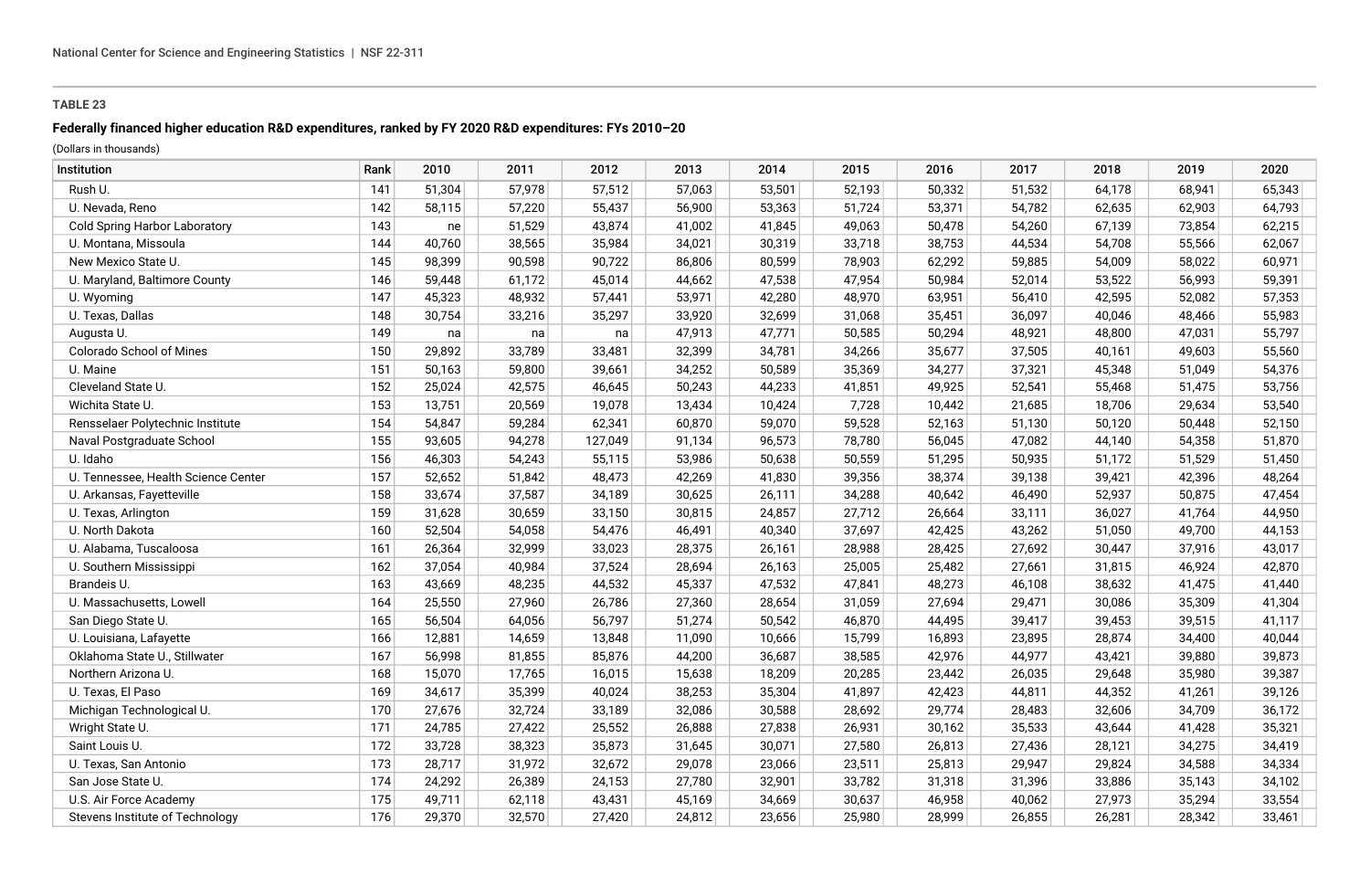# **Federally financed higher education R&D expenditures, ranked by FY 2020 R&D expenditures: FYs 2010–20**

| Institution                                                | Rank | 2010    | 2011    | 2012    | 2013    | 2014    | 2015   | 2016   | 2017   | 2018   | 2019   | 2020   |
|------------------------------------------------------------|------|---------|---------|---------|---------|---------|--------|--------|--------|--------|--------|--------|
| Florida A&M U.                                             | 177  | 45,856  | 44,905  | 42,937  | 39,675  | 36,570  | 36,975 | 37,363 | 30,383 | 32,422 | 35,362 | 33,136 |
| Syracuse U.                                                | 178  | 33,796  | 33,850  | 33,156  | 27,729  | 29,404  | 32,378 | 36,106 | 39,781 | 39,538 | 37,803 | 31,861 |
| Indiana U.-Purdue U., Indianapolis                         | 179  | 148,672 | 156,607 | 166,825 | 152,578 | 143,386 | 18,479 | 19,954 | 20,035 | 22,834 | 27,349 | 31,622 |
| North Dakota State U.                                      | 180  | 51,883  | 53,451  | 46,490  | 38,453  | 36,277  | 35,482 | 35,590 | 34,923 | 35,122 | 35,322 | 31,614 |
| Mercer U.                                                  | 181  | 18,778  | 17,904  | 19,963  | 19,411  | 19,666  | 21,563 | 21,120 | 19,772 | 18,999 | 27,035 | 31,572 |
| Texas Tech U.                                              | 182  | 35,970  | 35,191  | 29,969  | 28,827  | 33,137  | 32,987 | 32,405 | 31,347 | 31,357 | 35,136 | 31,475 |
| Louisiana State U., Health Sciences Center, New<br>Orleans | 183  | 46,142  | 45,581  | 40,637  | 36,886  | 34,637  | 36,027 | 31,526 | 28,018 | 26,988 | 31,290 | 31,381 |
| Portland State U.                                          | 184  | 36,996  | 41,580  | 42,662  | 40,377  | 33,523  | 29,987 | 32,021 | 32,727 | 31,234 | 33,055 | 31,315 |
| Boston C.                                                  | 185  | 33,290  | 31,953  | 30,855  | 27,975  | 25,115  | 23,352 | 27,033 | 30,448 | 30,541 | 32,475 | 31,038 |
| William & Mary                                             | 186  | 27,685  | 30,361  | 32,526  | 31,628  | 33,320  | 33,129 | 34,133 | 32,760 | 33,503 | 31,983 | 30,436 |
| Old Dominion U.                                            | 187  | 34,687  | 39,534  | 38,555  | 39,963  | 41,270  | 40,002 | 39,743 | 42,412 | 32,584 | 31,355 | 30,330 |
| CUNY, City C.                                              | 188  | 32,900  | 40,595  | 39,572  | 40,094  | 40,095  | 38,434 | 37,525 | 35,429 | 36,866 | 33,065 | 30,106 |
| Howard U.                                                  | 189  | 33,017  | 36,060  | 37,690  | 33,966  | 32,663  | 38,820 | 33,441 | 34,762 | 33,602 | 29,978 | 29,256 |
| U. Nevada, Las Vegas                                       | 190  | 32,441  | 30,457  | 25,068  | 24,502  | 26,950  | 27,493 | 25,613 | 29,172 | 33,727 | 28,381 | 29,252 |
| Rochester Institute of Technology                          | 191  | 23,254  | 20,396  | 19,394  | 18,379  | 19,465  | 20,147 | 26,149 | 27,311 | 25,990 | 26,359 | 28,092 |
| SUNY, Polytechnic Institute                                | 192  | na      | na      | na      | na      | 21,208  | 14,641 | 21,380 | 41,252 | 41,795 | 38,245 | 27,998 |
| U. Toledo                                                  | 193  | 38,389  | 44,881  | 41,072  | 40,497  | 34,684  | 27,085 | 27,802 | 24,167 | 25,323 | 28,273 | 27,770 |
| U. North Carolina, Charlotte                               | 194  | 17,284  | 15,930  | 19,230  | 20,994  | 19,069  | 19,132 | 20,269 | 20,462 | 22,386 | 26,199 | 27,618 |
| U. Massachusetts, Boston                                   | 195  | 24,527  | 26,958  | 33,275  | 24,924  | 27,715  | 28,653 | 30,608 | 29,934 | 30,412 | 25,083 | 27,575 |
| U. Puerto Rico, Medical Sciences Campus                    | 196  | 29,813  | 54,381  | 35,173  | 31,037  | 30,197  | 31,889 | 33,348 | 29,869 | 30,597 | 34,570 | 27,033 |
| Texas State U.                                             | 197  | 8,904   | 10,319  | 11,950  | 14,908  | 14,243  | 18,289 | 21,049 | 25,132 | 30,314 | 29,614 | 26,950 |
| Boise State U.                                             | 198  | 14,614  | 18,811  | 20,070  | 16,117  | 15,746  | 18,296 | 16,953 | 19,806 | 24,918 | 24,493 | 26,914 |
| Lehigh U.                                                  | 199  | 23,721  | 22,390  | 23,312  | 24,831  | 24,271  | 22,910 | 21,429 | 25,228 | 25,834 | 26,554 | 26,816 |
| SUNY, Downstate Medical Center                             | 200  | 25,023  | 33,964  | 34,884  | 31,972  | 25,802  | 20,779 | 25,941 | 22,496 | 26,302 | 26,914 | 26,454 |
| Worcester Polytechnic Institute                            | 201  | 13,582  | 15,714  | 12,968  | 17,003  | 19,643  | 26,327 | 25,976 | 19,566 | 18,635 | 22,964 | 26,074 |
| CUNY, Hunter C.                                            | 202  | 18,498  | 22,901  | 24,265  | 22,512  | 19,268  | 19,193 | 20,037 | 18,705 | 21,766 | 23,485 | 26,025 |
| U. North Texas, Health Science Center                      | 203  | 25,847  | 26,132  | 26,627  | 24,187  | 21,943  | 22,422 | 27,163 | 26,368 | 27,579 | 27,260 | 25,917 |
| U. Wisconsin-Milwaukee                                     | 204  | 29,042  | 30,479  | 28,862  | 26,450  | 25,377  | 25,587 | 25,651 | 23,916 | 24,612 | 23,342 | 25,354 |
| U. Denver                                                  | 205  | 13,364  | 14,042  | 11,779  | 15,089  | 14,202  | 12,048 | 11,029 | 11,648 | 15,713 | 22,012 | 24,753 |
| Brigham Young U., Provo                                    | 206  | 22,115  | 24,273  | 22,069  | 23,639  | 24,490  | 24,250 | 28,453 | 26,441 | 23,892 | 23,901 | 24,632 |
| SUNY, Binghamton U.                                        | 207  | 20,979  | 21,244  | 21,162  | 17,715  | 14,843  | 16,171 | 18,562 | 20,639 | 23,392 | 24,213 | 24,564 |
| Illinois Institute of Technology                           | 208  | 28,349  | 34,858  | 27,767  | 28,319  | 25,679  | 25,826 | 23,821 | 26,330 | 28,265 | 28,827 | 24,244 |
| Loyola U., Chicago                                         | 209  | 28,995  | 28,633  | 28,530  | 33,074  | 31,189  | 28,200 | 25,363 | 23,324 | 21,994 | 23,562 | 24,018 |
| SUNY, Upstate Medical U.                                   | 210  | 27,959  | 28,663  | 27,013  | 23,730  | 21,334  | 19,213 | 18,942 | 19,991 | 20,391 | 22,028 | 23,940 |
| Florida Atlantic U.                                        | 211  | 17,268  | 15,579  | 17,226  | 13,555  | 13,234  | 11,574 | 15,356 | 17,172 | 18,771 | 21,667 | 23,695 |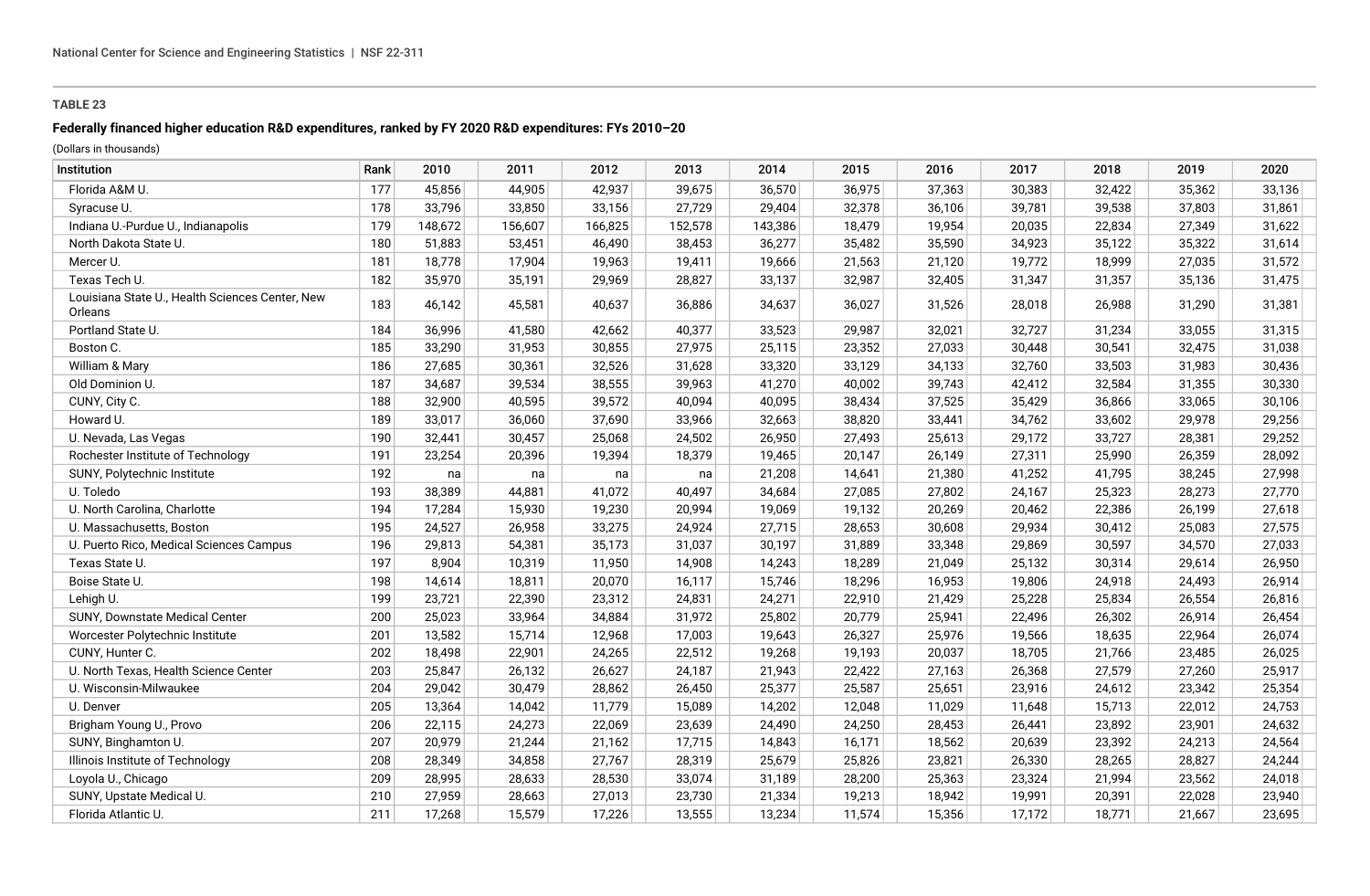# **Federally financed higher education R&D expenditures, ranked by FY 2020 R&D expenditures: FYs 2010–20**

| Institution                                        | Rank | 2010   | 2011   | 2012   | 2013   | 2014   | 2015       | 2016   | 2017   | 2018     | 2019       | 2020       |
|----------------------------------------------------|------|--------|--------|--------|--------|--------|------------|--------|--------|----------|------------|------------|
| U. Nebraska, central administration                | 212  | ne     | ne     | ne     | ne     | ne     | ne         | ne     | ne     | 13,200   | 18,523     | 23,104     |
| New Mexico Institute of Mining and Technology      | 213  | 42,243 | 37,316 | 29,894 | 23,581 | 33,245 | 20,018     | 17,017 | 18,358 | 19,560   | 22,864     | 22,922     |
| Missouri U. of Science and Technology              | 214  | 28,239 | 27,961 | 23,731 | 25,571 | 21,811 | 17,632     | 18,833 | 19,567 | 21,835   | 22,426     | 22,860     |
| Air Force Institute of Technology                  | 215  | 15,474 | 20,196 | 19,579 | 18,739 | 16,782 | 16,727     | 19,796 | 25,588 | 23,393   | 21,856     | 22,854     |
| South Dakota State U.                              | 216  | 38,368 | 41,904 | 41,975 | 33,231 | 29,524 | 28,670     | 29,633 | 28,003 | 27,129   | 29,683     | 22,531     |
| Catholic U. of America                             | 217  | 15,878 | 19,890 | 17,608 | 17,310 | 17,205 | 19,900     | 19,928 | 19,857 | 20,749   | 21,642     | 22,503     |
| Morehouse School of Medicine                       | 218  | 25,855 | 28,128 | 31,786 | 34,511 | 33,020 | 30,012     | 28,678 | 28,792 | 24,326   | 22,461     | 22,500     |
| North Carolina Agricultural and Technical State U. | 219  | 23,883 | 22,652 | 22,477 | 21,663 | 23,373 | 22,413     | 21,112 | 24,496 | 24,874   | 23,863     | 22,338     |
| U. Missouri, Kansas City                           | 220  | 16,391 | 18,988 | 17,522 | 15,774 | 15,178 | 13,327     | 13,081 | 11,296 | 10,596   | 18,624     | 22,320     |
| U. South Alabama                                   | 221  | 14,730 | 16,758 | 13,816 | 13,743 | 14,353 | 15,106     | 17,628 | 16,627 | 15,098   | 19,947     | 21,825     |
| U. North Carolina, Greensboro                      | 222  | 19,477 | 20,868 | 16,530 | 13,658 | 13,489 | 14,978     | 17,902 | 17,354 | 17,016   | 18,923     | 20,447     |
| East Carolina U.                                   | 223  | 16,113 | 19,675 | 17,838 | 18,227 | 17,409 | 15,079     | 13,073 | 11,526 | 12,611   | 17,428     | 20,168     |
| U. California, Merced                              | 224  | 9,392  | 10,140 | 11,052 | 10,983 | 10,509 | 12,648     | 12,206 | 14,923 | 14,385   | 16,850     | 20,000     |
| Van Andel Research Institute                       | 225  | ne     | ne     | ne     | ne     | ne     | 8,138      | 11,970 | 13,108 | 14,285   | 18,259     | 18,538     |
| U. Memphis                                         | 226  | 20,654 | 20,348 | 22,142 | 18,619 | 21,898 | 18,825     | 18,098 | 18,185 | 25,166   | 18,370     | 18,063     |
| Southern Methodist U.                              | 227  | 13,312 | 18,502 | 16,640 | 14,274 | 20,611 | 14,324     | 15,587 | 14,464 | 13,439   | 17,869     | 17,752     |
| Loma Linda U.                                      | 228  | 29,284 | 32,187 | 24,884 | 26,253 | 19,088 | 21,082     | 16,118 | 15,192 | 15,790 i | $16,909$ i | $17,457$ i |
| California State U., Northridge                    | 229  | 17,213 | 19,769 | 24,837 | 7,906  | 11,309 | 12,060     | 13,442 | 14,756 | 15,892   | 16,939     | 17,261     |
| San Francisco State U.                             | 230  | 15,601 | 17,337 | 17,075 | 19,024 | 17,129 | 14,336     | 12,804 | 14,817 | 14,388   | 15,675     | $16,331$ i |
| Rutgers, State U. New Jersey, Newark               | 231  | 12,631 | 18,226 | 20,588 | 16,295 | 12,520 | 12,611     | 13,737 | 16,617 | 17,516   | 15,397     | 16,196     |
| American U.                                        | 232  | 8,841  | 9,208  | 7,515  | 10,421 | 9,427  | 9,449      | 9,554  | 8,800  | 13,013   | 15,229     | 16,123     |
| U. Puerto Rico, Mayaguez                           | 233  | 12,735 | 18,568 | 19,949 | 14,414 | 14,162 | 15,700     | 14,446 | 13,604 | 14,111   | 15,653     | 15,842     |
| Desert Research Institute                          | 234  | 28,307 | 28,489 | 27,294 | 22,814 | 19,932 | 16,511     | 18,883 | 18,839 | 17,911   | 16,745     | 15,791     |
| Eastern Virginia Medical School                    | 235  | 29,291 | 25,319 | 24,694 | 28,728 | 28,532 | 28,637     | 21,459 | 21,209 | 21,356   | 19,408     | 15,748     |
| Rowan U.                                           | 236  | 2,062  | 2,108  | 2,349  | 1,926  | 4,591  | 4,674      | 5,252  | 7,110  | 9,602    | 12,064     | 15,551     |
| Ohio U.                                            | 237  | 18,466 | 23,051 | 20,780 | 20,203 | 16,597 | 17,303     | 14,678 | 16,393 | 13,961   | 14,802     | 15,543     |
| U. Maryland Center for Environmental Science       | 238  | 12,123 | 18,007 | 16,081 | 16,852 | 13,202 | 14,096     | 13,957 | 15,069 | 15,008   | 17,476     | 15,498     |
| U. Alaska, Anchorage                               | 239  | 9,368  | 9,858  | 10,760 | 9,686  | 7,824  | 8,575      | 11,867 | 12,681 | 13,597   | 14,219     | 15,290     |
| Tuskegee U.                                        | 240  | 12,309 | 12,397 | 12,633 | 16,789 | 14,145 | $12,267$ i | 10,388 | 10,388 | 10,388   | 14,825     | 15,122     |
| Kent State U.                                      | 241  | 14,586 | 15,085 | 14,882 | 11,506 | 11,181 | 11,158     | 10,013 | 10,524 | 11,118   | 13,350     | 15,004     |
| Morgan State U.                                    | 242  | 10,039 | 9,884  | 15,408 | 13,357 | 14,144 | 12,805     | 14,343 | 13,328 | 11,603   | 11,952     | 14,101     |
| U. Puerto Rico, Rio Piedras                        | 243  | 21,717 | 24,887 | 25,407 | 17,946 | 18,262 | 18,922     | 15,892 | 11,512 | 10,028   | 13,943     | 14,071     |
| Jackson State U.                                   | 244  | 39,457 | 43,001 | 39,511 | 29,700 | 21,677 | 19,656     | 20,854 | 20,136 | 17,385   | 16,259     | 13,662     |
| U. North Texas, Denton                             | 245  | 14,444 | 14,754 | 18,043 | 16,515 | 16,318 | 15,470     | 12,621 | 15,668 | 19,026   | 17,345     | 13,653     |
| U. Hawaii, system office                           | 246  | ne     | ne     | ne     | ne     | ne     | ne         | ne     | ne     | 12,328   | 12,052     | 13,367     |
| Texas A&M U.-Corpus Christi                        | 247  | 7.869  | 7,506  | 5,446  | 6,129  | 7,176  | 9.491      | 8.669  | 10,259 | 12,815   | 14,451     | 13,349     |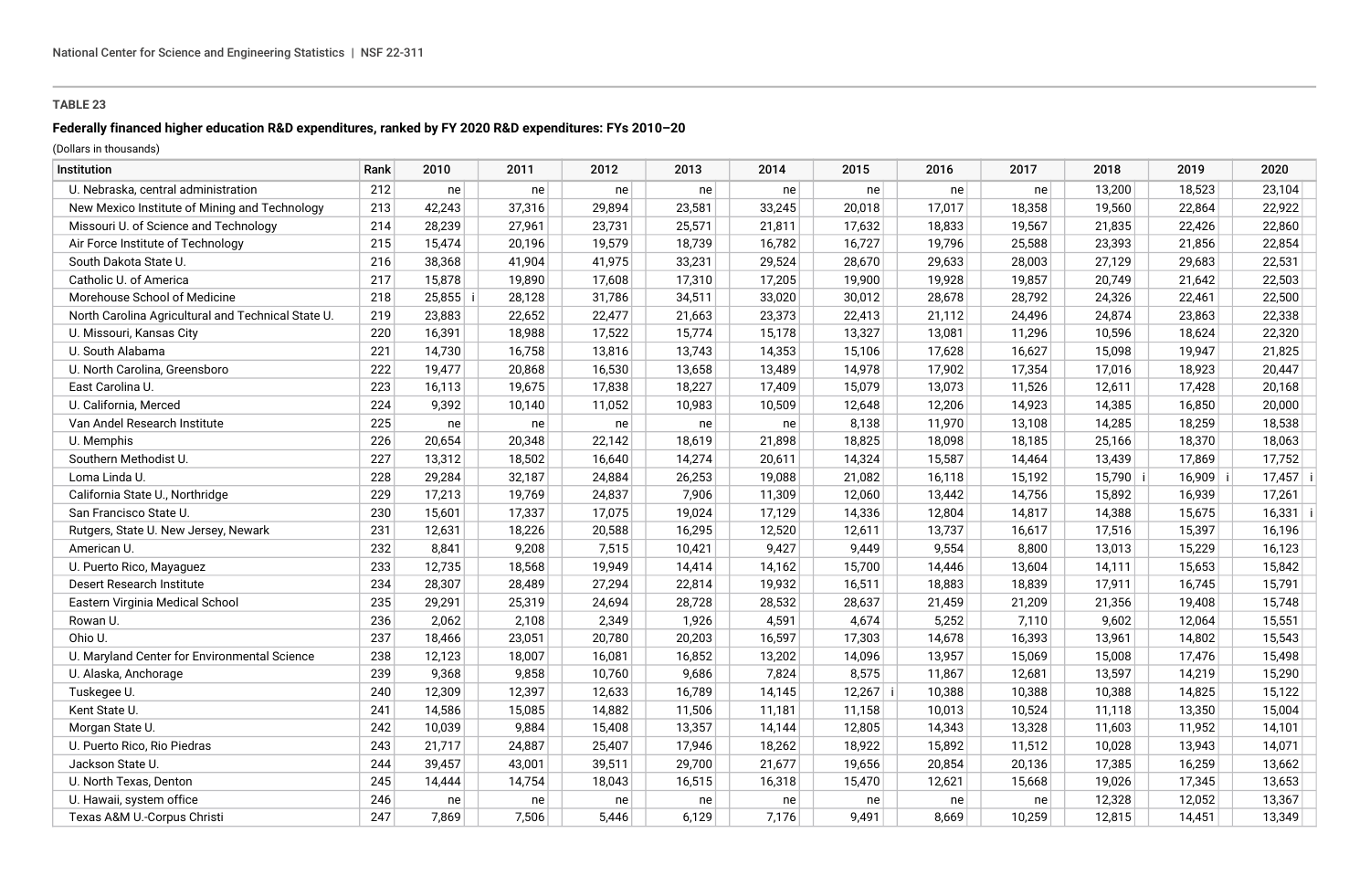# **Federally financed higher education R&D expenditures, ranked by FY 2020 R&D expenditures: FYs 2010–20**

| Institution                                                      | Rank | 2010   | 2011       | 2012       | 2013   | 2014   | 2015   | 2016   | 2017   | 2018   | 2019   | 2020   |
|------------------------------------------------------------------|------|--------|------------|------------|--------|--------|--------|--------|--------|--------|--------|--------|
| Marquette U.                                                     | 248  | 9,381  | 11,291     | 9,968      | 8,756  | 8,191  | 9,320  | 10,298 | 10,111 | 10,672 | 12,792 | 13,187 |
| Western Michigan U. and Homer Stryker M.D. School<br>of Medicine | 248  | 19,738 | 18,736     | 14,378     | 12,322 | 11,334 | 11,869 | 12,287 | 10,565 | 10,828 | 14,399 | 13,187 |
| U. Texas Rio Grande Valley                                       | 250  | na     | na         | na         | na     | na     | na     | 16,892 | 14,808 | 13,330 | 13,629 | 13,093 |
| Texas Tech U., Health Sciences Center                            | 251  | 12,950 | 14,790     | 13,944     | 14,820 | 9,853  | 10,251 | 10,384 | 9.143  | 7,546  | 11,345 | 13,043 |
| U. South Dakota                                                  | 252  | 16,467 | 14,490     | 14,088     | 15,274 | 12,162 | 9,214  | 8,832  | 11,134 | 12,523 | 13,367 | 13,034 |
| Albany Medical C.                                                | 253  | 15,758 | 13,884     | 11,845     | 10,278 | 9,716  | 9,481  | 10,714 | 11,040 | 10,243 | 11,827 | 12,940 |
| North Carolina Central U.                                        | 254  | 6,870  | 9,496      | 11,076     | 8,253  | 9,757  | 10,874 | 10,455 | 11,977 | 12,947 | 13,503 | 12,787 |
| Southern Illinois U., Carbondale                                 | 255  | 22,209 | 23,696     | 22,055     | 18,398 | 16,288 | 14,895 | 14,574 | 13,421 | 12,733 | 12,625 | 12,735 |
| CUNY, Queens C.                                                  | 256  | 13,642 | 15,573     | 14,897     | 15,443 | 16,460 | 14,080 | 14,275 | 11,884 | 12,390 | 13,457 | 12,726 |
| Delaware State U.                                                | 257  | 10,154 | 12,822     | 11,305     | 11,837 | 12,464 | 12,091 | 15,260 | 14,693 | 13,007 | 12,179 | 12,689 |
| U.S. Naval Academy                                               | 258  | 10,750 | 10,243     | 9,322      | 10,482 | 10,416 | 8,978  | 11,016 | 12,963 | 13,331 | 12,991 | 12,577 |
| Meharry Medical C.                                               | 259  | 24,302 | 26,779     | 23,467     | 21,135 | 17,754 | 13,068 | 13,528 | 15,613 | 14,515 | 16,443 | 12,573 |
| U. West Florida                                                  | 260  | 11,038 | 13,156     | 12,858     | 12,927 | 11,593 | 10,935 | 9,841  | 10,127 | 8,634  | 11,506 | 12,369 |
| Missouri State U.                                                | 261  | 6,071  | 4,764      | 3,697      | 3,132  | 3,132  | 3,165  | 2,675  | 2,770  | 3,995  | 5,076  | 12,310 |
| New York Medical C.                                              | 262  | 21,095 | 21,013     | 16,471     | 13,806 | 11,421 | 11,326 | 10,772 | 9,000  | 8,141  | 11,061 | 12,106 |
| California State U., Long Beach                                  | 263  | 12,731 | $12,055$ i | $11,379$ i | 10,701 | 7,879  | 6,198  | 11,176 | 13,085 | 14,021 | 13,579 | 12,014 |
| U. of the Virgin Islands                                         | 264  | 28,369 | 16,338     | 22,605     | 15,627 | 14,992 | 19,456 | 20,951 | 10,968 | 10,852 | 10,445 | 11,787 |
| U. Baltimore                                                     | 265  | 1,812  | 3,288      | 3,386      | 2,906  | 2,947  | 2,998  | 3,769  | 4,289  | 7,431  | 9,103  | 11,748 |
| California State U., San Marcos                                  | 266  | 4,106  | $4,827$ i  | $5,548$ i  | 6,271  | 6,091  | 4,573  | 5,273  | 5,594  | 7,497  | 9,134  | 11,547 |
| Embry-Riddle Aeronautical U.                                     | 267  | 8,241  | 11,444     | 14,048     | 11,456 | 13,030 | 10,049 | 14,135 | 10,525 | 12,661 | 8,970  | 11,542 |
| Louisiana State U., Health Sciences Center,<br>Shreveport        | 268  | 13,890 | 15,316     | 13,504     | 11,753 | 8,490  | 6,321  | 6,478  | 7,055  | 9,235  | 12,185 | 11,452 |
| Hampton U.                                                       | 269  | 14,455 | 12,292     | 15,356     | 12,620 | 11,153 | 14,735 | 14,201 | 16,249 | 14,170 | 13,390 | 11,278 |
| Ponce Health Sciences U.                                         | 270  | 7,569  | 9,318      | 10,486     | 6,249  | 4,960  | 6,729  | 6,951  | 7,108  | 6,386  | 8,339  | 11,228 |
| Marshall U.                                                      | 271  | 18,218 | 21,852     | 13,154     | 13,472 | 12,712 | 11,154 | 9,158  | 9,064  | 8,584  | 9,617  | 11,078 |
| Florida Institute of Technology                                  | 272  | 9,175  | 7,637      | 7,500      | 7,543  | 8,581  | 8,315  | 9,500  | 8,465  | 8,511  | 10,352 | 10,999 |
| Northeast Ohio Medical U.                                        | 273  | 4,009  | 4,081      | 3,816      | 5,244  | 6,582  | 7,607  | 9,181  | 10,043 | 9,743  | 10,107 | 10,684 |
| South Dakota School of Mines and Technology                      | 274  | 25,172 | 28,105     | 14,480     | 7,853  | 7,078  | 9,286  | 10,370 | 10,639 | 10,240 | 9,283  | 10,659 |
| U. Akron                                                         | 275  | 12,107 | 12,962     | 16,768     | 19,658 | 20,263 | 14,676 | 25,433 | 16,395 | 12,470 | 11,796 | 10,574 |
| Miami U.                                                         | 276  | 13,591 | 13,210     | 13,418     | 12,676 | 12,048 | 10,008 | 9,189  | 9,093  | 9,627  | 9,755  | 10,473 |
| Nova Southeastern U.                                             | 277  | 5,718  | 6,904      | 6,653      | 5,379  | 5,992  | 5,896  | 7,381  | 7,979  | 7,853  | 8,965  | 10,452 |
| California Polytechnic State U., San Luis Obispo                 | 278  | 11,637 | 8,658      | 10,125     | 10,280 | 9,087  | 9,796  | 11,276 | 10,535 | 9,613  | 9,720  | 10,178 |
| U. Nebraska, Omaha                                               | 279  | 6,014  | 6,333      | 5,980      | 5,693  | 5,687  | 6,066  | 7,180  | 7,486  | 7,939  | 8,807  | 9,996  |
| Charles R. Drew U. of Medicine and Science                       | 280  | 20,430 | 20,679     | 19,733     | 17,144 | 19,412 | 12,992 | 12,089 | 14,461 | 10,198 | 10,427 | 9,863  |
| U. Guam                                                          | 281  | 4,962  | 5,391      | 5,448      | 5,554  | 6,599  | 5,586  | 6,621  | 8,067  | 8,597  | 9,339  | 9,722  |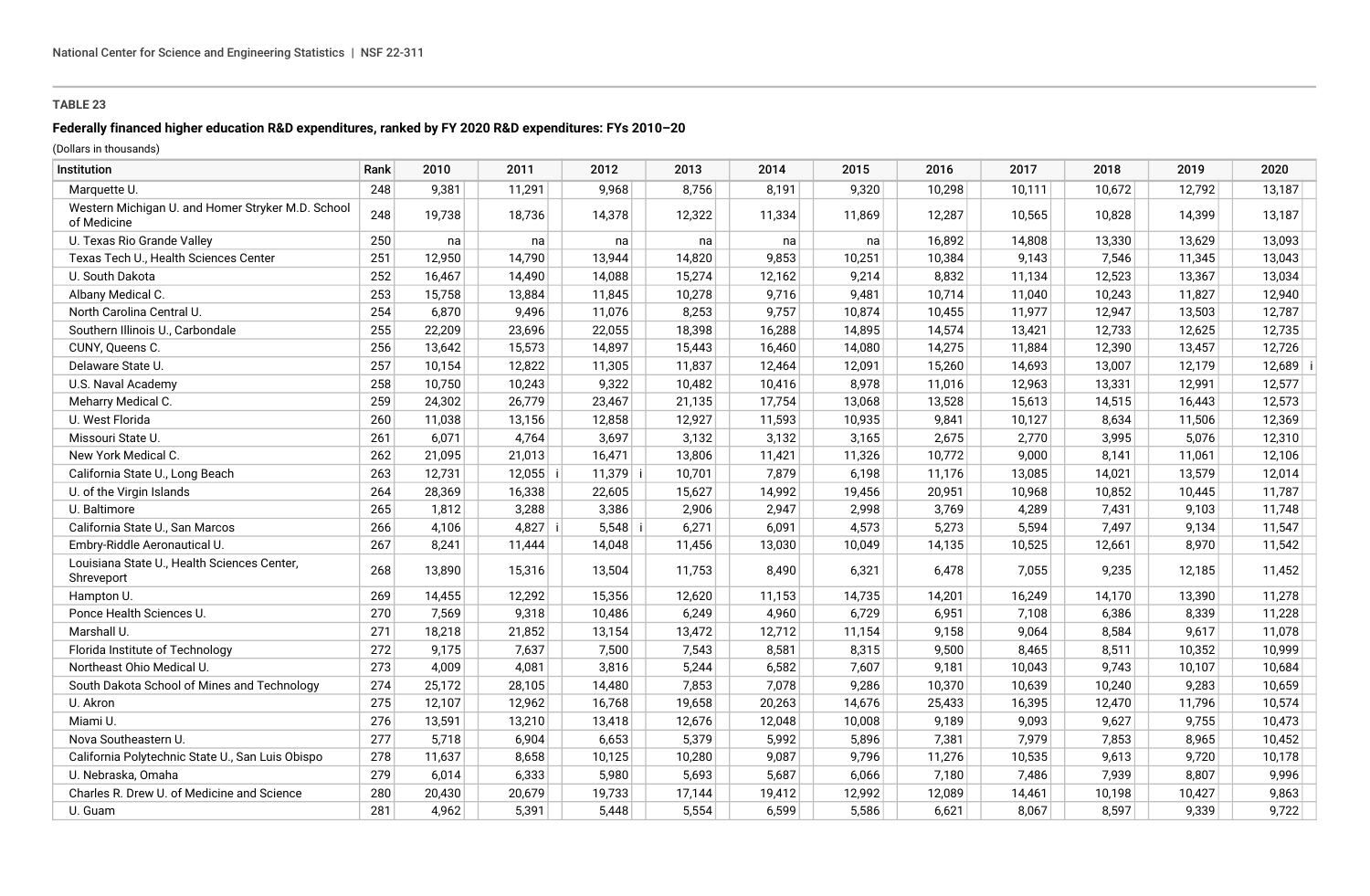# **Federally financed higher education R&D expenditures, ranked by FY 2020 R&D expenditures: FYs 2010–20**

| Institution                                                 | Rank | 2010   | 2011   | 2012      | 2013      | 2014      | 2015   | 2016   | 2017      | 2018    | 2019    | 2020  |
|-------------------------------------------------------------|------|--------|--------|-----------|-----------|-----------|--------|--------|-----------|---------|---------|-------|
| Xavier U. Louisiana                                         | 282  | 5,669  | 6,673  | 7,177     | 5,856     | 7,078     | 7,735  | 10,503 | 10,939    | 10,165  | 8,679   | 9,680 |
| Texas A&M U.-Kingsville                                     | 283  | 7,088  | 6,280  | 6,480     | 7,002     | 8,678     | 7,080  | 7,475  | 7,869     | 7,459   | 8,419   | 9,610 |
| Prairie View A&M U.                                         | 284  | 8,623  | 11,058 | 10,569    | 9,077     | 8,278     | 7,994  | 7,952  | 8,722     | 8,421   | 9,346   | 9,249 |
| CUNY, Advanced Science Research Center                      | 285  | na     | na     | na        | na        | na        | 257    | ne     | 2,355     | 4,027   | 6,859   | 9,208 |
| Langston U.                                                 | 286  | 3,313  | 3,778  | 3,957     | 4,153     | 5,816     | 5,621  | 9,178  | $8,326$ i | 7,474 i | 6,622   | 9,004 |
| Baylor U.                                                   | 287  | 2,947  | 3,704  | 3,513     | 3,510     | 4,062     | 3,878  | 4,244  | 5,265     | 5,782   | 6,955   | 8,851 |
| CUNY, Graduate School of Public Health and Health<br>Policy | 288  | na     | na     | na        | na        | na        | na     | na     | na        | 5,080   | 5,572   | 8,722 |
| Illinois State U.                                           | 289  | 5,442  | 4,586  | 3,833     | 3,902     | 5,213     | 4,424  | 5,630  | 5,355     | 6,312   | 9,827   | 8,719 |
| Tennessee State U.                                          | 290  | 7,414  | 8,369  | 10,240    | 9,872     | 12,016    | 11,145 | 12,291 | 10,557    | 10,291  | 8,962   | 8,707 |
| Rosalind Franklin U. of Medicine and Science                | 291  | 8,350  | 9,317  | 10,084    | 11,202    | 9,754     | 9,368  | 8,478  | 8,828     | 9,249   | 8,865   | 8,504 |
| U.S. Military Academy                                       | 292  | 22,146 | 13,799 | 12,227    | 11,630    | 14,819    | 15,312 | 13,500 | 13,430    | 13,393  | 10,528  | 8,406 |
| California State U., Los Angeles                            | 293  | 7,234  | 8,426  | 6,847     | 7,065     | 4,923     | 4,291  | 3,804  | 6,612     | 8,586   | 9,288   | 8,380 |
| U. Maryland, Eastern Shore                                  | 294  | 8,583  | 8,587  | 6,965     | 8,511     | 8,902     | 9,284  | 7,853  | 7,265     | 4,890   | 6,983   | 8,084 |
| Northern Illinois U.                                        | 295  | 17,334 | 11,807 | 12,861    | 12,415    | 9,174     | 9,158  | 9,957  | 7,947     | 8,903   | 8,610   | 8,030 |
| Chapman U.                                                  | 296  | 1,871  | 1,576  | 1,733     | 2,379     | 2,373     | 2,790  | 3,357  | 3,598     | 4,057   | 5,738   | 7,850 |
| Idaho State U.                                              | 297  | 14,645 | 17,149 | 16,095    | 13,206    | 11,091    | 11,738 | 11,926 | 11,184    | 10,081  | 7,547   | 7,849 |
| SUNY, C. of Environmental Science and Forestry              | 298  | 8,907  | 8,732  | 8,557     | 8,382     | 5,564     | 7,784  | 8,313  | 7,730     | 6,873   | 7,743   | 7,809 |
| U. Texas Health Science Center, Tyler                       | 299  | ne     | ne     | ne        | ne        | ne        | 3,713  | 3,757  | 5,792     | 6,438   | 7,084 i | 7,732 |
| St. Edward's U.                                             | 300  | ne     | 6,899  | 5,500     | 5,500     | 2,250     | 8,000  | 7,500  | 7,989     | 7,289   | 6,500   | 7,700 |
| Teachers C., Columbia U.                                    | 301  | 6,533  | 8,526  | 10,173    | 8,494     | 8,909     | 12,775 | 11,635 | 10,194    | 8,925   | 8,054   | 7,614 |
| Creighton U.                                                | 302  | 11,850 | 14,140 | 14,270    | 13,569    | 11,690    | 9,359  | 10,619 | 7,946     | 5,721   | 8,265   | 7,583 |
| Central Michigan U.                                         | 303  | 2,536  | 4,841  | 5,055     | 5,464     | 6,187     | 5,464  | 5,387  | 5,557     | 7,130   | 8,100   | 7,450 |
| East Tennessee State U.                                     | 304  | 6,272  | 7,705  | 8,052     | 6,909     | 5,484     | 5,135  | 5,658  | 5,933     | 7,168   | 7,688   | 7,329 |
| U. Arkansas, Little Rock                                    | 305  | 7,571  | 8,615  | 8,104     | 6,848     | 5,188     | 4,259  | 4,934  | 4,756     | 5,764   | 6,688   | 7,289 |
| Louisiana Tech U.                                           | 306  | 10,806 | 11,952 | 9,835     | 8,881     | 7,742     | 5,776  | 5,455  | 5,608     | 5,801   | 6,564   | 7,167 |
| Norfolk State U.                                            | 307  | 5,413  | 6,462  | 7,739     | 5,523     | 6,492     | 5,104  | 7,230  | 7,101     | 6,912   | 8,046   | 7,148 |
| Clarkson U.                                                 | 308  | 9,573  | 9,531  | 7,061     | 5,283     | 5,476     | 5,440  | 6,183  | 6,819     | 8,203   | 8,551   | 7,095 |
| Alcorn State U.                                             | 309  | 9,256  | 8,655  | 8,598     | 8,321     | 7,447     | 6,784  | 6,387  | 8,634     | 7,372   | 7,540   | 7,023 |
| U. North Carolina, Wilmington                               | 310  | 14,364 | 14,218 | 11,571    | 9,133     | 6,063     | 5,819  | 5,966  | 5,990     | 5,732   | 7,174   | 6,783 |
| U. Massachusetts, Dartmouth                                 | 311  | 12,236 | 13,657 | 10,979    | 8,860     | 8,549     | 7,321  | 6,548  | 7,370     | 7,156   | 7,353   | 6,506 |
| Tennessee Technological U.                                  | 312  | 7,490  | 6,397  | 4,674     | 3,999     | 3,725     | 3,578  | 4,076  | 4,969     | 5,390   | 6,153   | 6,471 |
| U. Minnesota, Duluth                                        | 313  | 6,441  | 8,564  | 7,597     | 7,264     | 5,940     | 10,025 | 8,055  | 6,033     | 5,520   | 7,143   | 6,454 |
| Bowling Green State U.                                      | 314  | 4,963  | 6,164  | 7,005     | 9,323     | 6,576     | 5,544  | 6,229  | 6,395     | 6,056   | 5,852   | 6,397 |
| U. Missouri, Saint Louis                                    | 315  | 7,151  | 10,157 | 9,650     | 7,868     | 5,844     | 4,369  | 4,959  | 5,240     | 6,364   | 7,059   | 6,146 |
| Naval War C.                                                | 316  | ne     | ne     | $2,938$ i | $2,700$ i | $2,736$ i | 2,653  | 3,210  | $3,797$ i | 4,384   | 5,060   | 5,944 |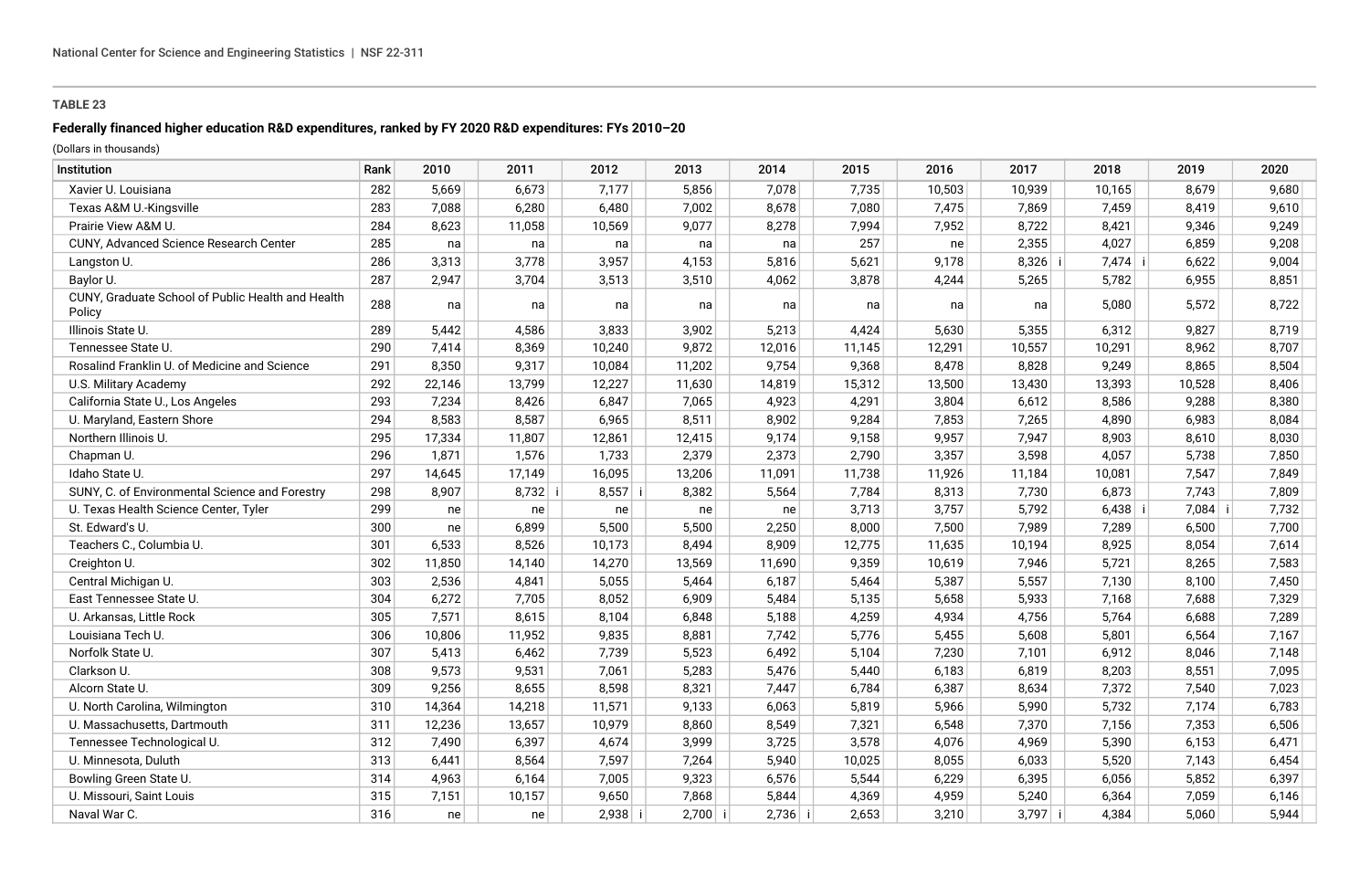## **Federally financed higher education R&D expenditures, ranked by FY 2020 R&D expenditures: FYs 2010–20**

| Institution                             | Rank | 2010   | 2011      | 2012   | 2013   | 2014   | 2015   | 2016       | 2017       | 2018   | 2019  | 2020  |
|-----------------------------------------|------|--------|-----------|--------|--------|--------|--------|------------|------------|--------|-------|-------|
| California State U., San Bernardino     | 317  | 3,394  | 9,953     | 7,251  | 6,190  | 6,414  | 5,959  | 6,348      | 6,565      | 7,920  | 8,651 | 5,886 |
| California State U., Sacramento         | 318  | 5,829  | 6,965     | 5,663  | 7,546  | 5,241  | 5,697  | 5,619      | 6,894      | 6,392  | 5,801 | 5,693 |
| Alabama A&M U.                          | 319  | 22,154 | 22,120    | 22,086 | 22,052 | 22,018 | 21,982 | $18,556$ i | $15,130$ i | 11,704 | 8,277 | 5,643 |
| Virginia State U.                       | 320  | 5,552  | 6,035     | 6,999  | 6,212  | 5,424  | 4,951  | 5,204      | 4,779      | 5,655  | 6,636 | 5,642 |
| California State Polytechnic U., Pomona | 321  | 2,563  | 2,978     | 2,635  | 2,996  | 2,165  | 1,881  | 2,199      | 3,231      | 4,297  | 3,555 | 5,514 |
| U. South Florida, Saint Petersburg      | 322  | 2,570  | 2,058     | 2,799  | 3,031  | 2,768  | 2,650  | 3,019      | 3,514      | 3,194  | 3,121 | 5,344 |
| Clark Atlanta U.                        | 323  | 7,229  | 7,040     | 8,447  | 7,576  | 7,241  | 7,455  | 6,048      | 5,811      | 5,634  | 5,689 | 5,324 |
| Florida Gulf Coast U.                   | 324  | 9,542  | 10,328    | 5,146  | 4,800  | 4,609  | 4,501  | 4,442      | 3,746      | 3,164  | 3,773 | 5,304 |
| CUNY, John Jay C. of Criminal Justice   | 325  | 3,418  | 4,086     | 3,921  | 3,546  | 3,214  | 3,392  | 4,625      | 4,826      | 5,896  | 4,971 | 5,297 |
| U. Hawaii, Hilo                         | 326  | 12,265 | 7,150     | 20,726 | 15,391 | 8,603  | 12,772 | 9,402      | 5,461      | 5,264  | 4,924 | 5,274 |
| DePaul U.                               | 327  | 3,896  | 4,629     | 4,827  | 4,260  | 5,023  | 4,622  | 4,623      | 5,424      | 4,532  | 4,464 | 5,156 |
| Oakland U.                              | 328  | 7,130  | 9,178     | 9,185  | 7,605  | 6,885  | 6,161  | 6,198      | 6,418      | 5,777  | 6,690 | 5,068 |
| U. New England                          | 329  | 2,829  | 3,242     | 3,359  | 4,271  | 4,789  | 4,862  | 5,298      | 5,918      | 4,976  | 5,269 | 5,064 |
| Duquesne U                              | 330  | 5,904  | 5,991     | 5,723  | 4,343  | 4,670  | 5,004  | 5,809      | 5,759      | 5,762  | 4,552 | 4,981 |
| Villanova U.                            | 331  | 6,367  | 6,817     | 5,518  | 4,218  | 5,008  | 4,572  | 4,334      | 4,048      | 3,968  | 4,085 | 4,921 |
| Morehouse C.                            | 332  | 7,857  | $8,460$ i | 9,063  | 9,226  | 6,919  | 5,944  | 4,301      | 3,667      | 4,531  | 4,494 | 4,825 |
| Fort Valley State U.                    | 333  | 4,586  | 3,452     | 3,334  | 3,329  | 4,249  | 4,079  | 4,844      | 5,068      | 3,700  | 4,434 | 4,806 |
| Sam Houston State U.                    | 334  | 5,066  | 3,855     | 2,717  | 2,360  | 2,209  | 1,491  | 1,830      | 1,872      | 2,200  | 3,723 | 4,764 |
| Arkansas State U., Jonesboro            | 335  | 6,194  | 8,644     | 9,645  | 6,360  | 3,958  | 4,347  | 4,826      | 4,396      | 4,371  | 4,876 | 4,712 |
| U. Tulsa                                | 336  | 7,126  | 7,970     | 6,782  | 6,279  | 5,773  | 6,384  | 6,426      | 5,905      | 4,615  | 4,142 | 4,697 |
| CUNY, Brooklyn C.                       | 337  | 5,358  | 7,098     | 6,578  | 5,999  | 6,548  | 5,771  | 5,995      | 5,244      | 4,280  | 4,465 | 4,651 |
| National Defense U.                     | 338  | ne     | ne        | ne     | 5,865  | 7,682  | 5,542  | 6,447      | 6,293      | 4,276  | 4,231 | 4,583 |
| U. North Florida                        | 339  | 4,636  | 5,082     | 3,760  | 1,424  | 1,177  | 1,198  | 1,356      | 1,435      | 3,818  | 4,017 | 4,568 |
| Winston-Salem State U.                  | 340  | ne     | 1,179     | 1,977  | 841    | ne     | ne     | 1,356      | 1,575      | 1,629  | 2,011 | 4,498 |
| California State U., Bakersfield        | 341  | 637    | 727       | 641    | 1,721  | 1,140  | 1,875  | 1,689      | 2,466      | 3,243  | 4,376 | 4,486 |
| Western U. of Health Sciences           | 341  | 885    | 914       | 1,300  | 1,163  | 1,545  | 1,206  | 2,391      | 2,725      | 2,755  | 3,035 | 4,486 |
| Kentucky State U.                       | 343  | 3,501  | 3,146     | 4,924  | 3,906  | 4,335  | 4,590  | 5,146      | 5,382      | 5,618  | 4,692 | 4,456 |
| Wellesley C.                            | 344  | 3,677  | 2,496     | 2,902  | 3,135  | 3,579  | 2,980  | 5,197      | 3,815      | 3,947  | 3,602 | 4,441 |
| U. Arkansas, Pine Bluff                 | 345  | 3,947  | 4,696     | 4,540  | 4,550  | 3,875  | 3,912  | 4,233      | 3,747      | 3,683  | 4,299 | 4,393 |
| Montana Technological U.                | 346  | 5,321  | 4,999     | 3,293  | 3,507  | 3,202  | 3,420  | 3,916      | 5,019      | 4,691  | 4,926 | 4,322 |
| Wesleyan U.                             | 347  | 4,496  | 5,525     | 4,726  | 3,930  | 3,363  | 3,612  | 3,493      | 3,902      | 4,353  | 4,793 | 4,305 |
| U. Detroit Mercy                        | 348  | 633    | 856       | 508    | ne     | 317    | 890    | 2,565      | 2,296      | 4,385  | 4,936 | 4,226 |
| Tarleton State U.                       | 349  | 6,379  | 6,036     | 5,086  | 3,525  | 3,683  | 3,927  | 4,495      | 4,602      | 4,288  | 4,632 | 4,139 |
| Rhode Island C.                         | 350  | ne     | 2,404     | 9,060  | 8,976  | 6,960  | 7,258  | 3,928      | 3,831      | 3,337  | 3,332 | 4,128 |
| California State U., Fullerton          | 351  | 13,651 | 16,159    | 12,440 | 11,716 | 6,932  | 4,784  | 3,815      | 4,237      | 4,981  | 4,340 | 4,121 |
| West Virginia State U.                  | 352  | 2,759  | 3,193     | 3,945  | 3,316  | 6,006  | 5,562  | 4,126      | 5,072      | 5,361  | 4,592 | 3,993 |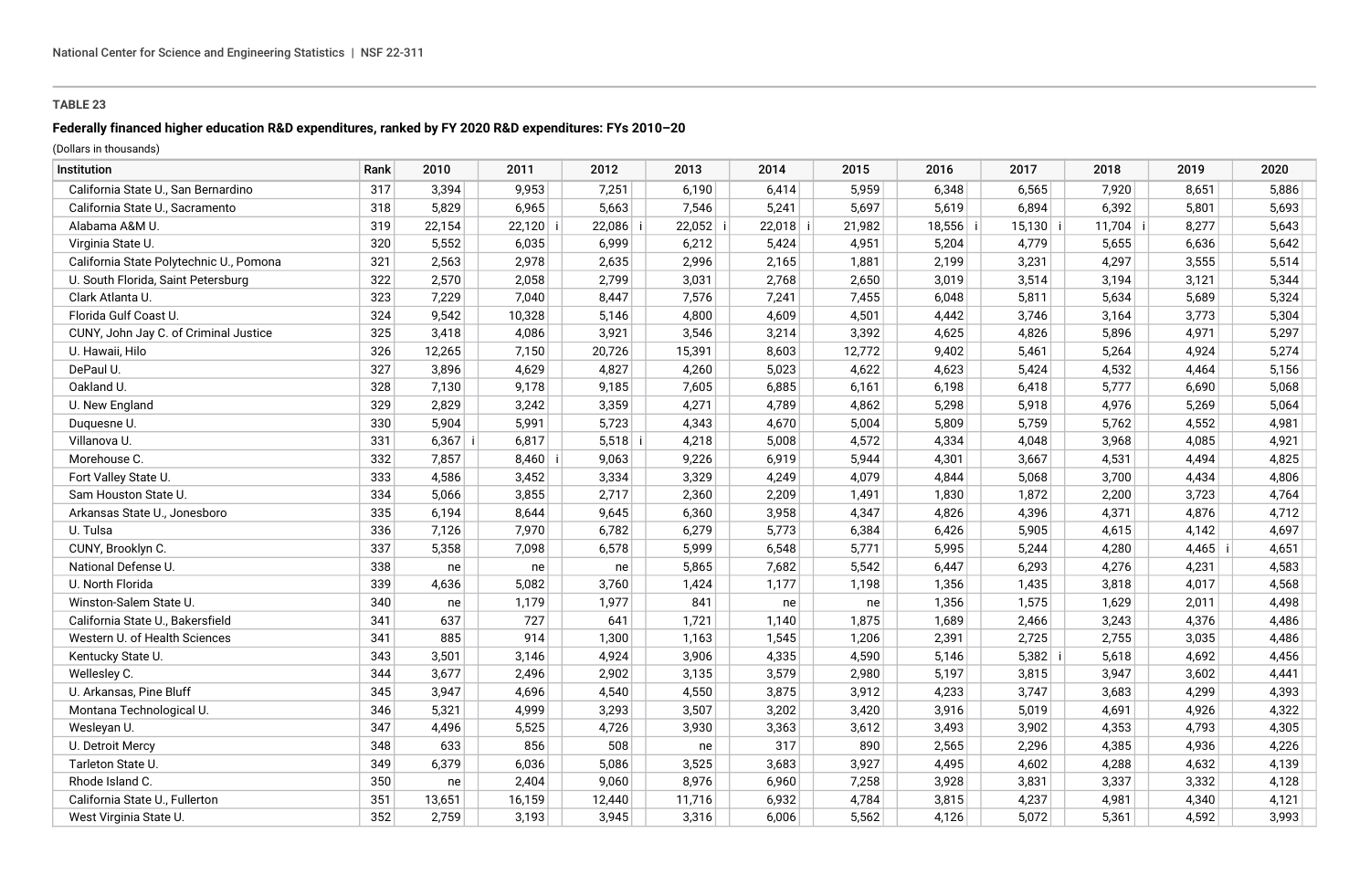## **Federally financed higher education R&D expenditures, ranked by FY 2020 R&D expenditures: FYs 2010–20**

| Institution                                     | Rank | 2010   | 2011      | 2012   | 2013      | 2014      | 2015      | 2016      | 2017   | 2018     | 2019  | 2020      |
|-------------------------------------------------|------|--------|-----------|--------|-----------|-----------|-----------|-----------|--------|----------|-------|-----------|
| Western Washington U.                           | 353  | 4,594  | 4,661     | 3,891  | 3,789     | 4,039     | 4,546     | 4,701     | 5,271  | 4,393    | 3,978 | 3,966     |
| Dakota State U.                                 | 354  | ne     | 402       | 3,555  | 831       | 908       | 765       | 1,593     | 1,989  | 3,273    | 3,008 | 3,957     |
| U. Tennessee, Chattanooga                       | 355  | 4,866  | 2,932     | 3,202  | 2,056     | 1,501     | 1,949     | 1,092     | 1,144  | 1,490    | 2,393 | 3,915     |
| California State U., Monterey Bay               | 356  | 3,167  | 4,713     | 4,341  | 4,961     | 3,862     | 3,459     | 3,654     | 3,574  | 3,607    | 3,746 | 3,889     |
| U. New Orleans                                  | 357  | 19,244 | 19,000    | 14,521 | 11,051    | 9,490     | 7,492     | 6,826     | 5,568  | 5,258    | 4,353 | 3,868     |
| Fordham U.                                      | 358  | 4,132  | 3,925     | 4,187  | 4,874     | 4,258     | 3,969     | 5,979     | 5,761  | 4,973    | 4,218 | 3,831     |
| Fisk U.                                         | 359  | 7,686  | 4,631     | 4,058  | $6,307$ i | 8,557     | $9,050$ i | 9,544     | 4,327  | 2,781    | 4,615 | 3,811     |
| South Carolina State U.                         | 360  | 6,334  | $8,630$ i | 10,926 | $8,770$ i | $6,614$ i | 4,456     | $4,556$ i | 14,300 | 14,938 i | 3,659 | $3,796$ i |
| Montclair State U.                              | 361  | 1,876  | 2,629     | 3,593  | 3,410     | 2,533     | 2,716     | 2,649     | 2,163  | 3,505    | 4,164 | 3,782     |
| U. of Health Sciences and Pharmacy in St. Louis | 362  | ne     | ne        | ne     | ne        | ne        | ne        | ne        | ne     | ne       | ne    | 3,767     |
| Lincoln U., Jefferson City                      | 363  | 5,984  | 7,084     | 6,306  | 4,989     | 5,460     | 5,492     | 4,953     | 4,148  | 2,498    | 2,700 | 3,636     |
| U. Colorado Colorado Springs                    | 364  | 6,699  | 5,805     | 3,540  | 3,407     | 4,018     | 4,244     | 3,976     | 4,525  | 4,094    | 3,072 | 3,508     |
| Southern Illinois U., Edwardsville              | 365  | 4,192  | 4,056     | 3,172  | 3,209     | 2,249     | 2,175     | 3,422     | 3,805  | 3,209    | 3,561 | 3,467     |
| Clark U.                                        | 366  | 3,243  | 3,801     | 3,141  | 2,848     | 2,751     | 2,515     | 2,002     | 2,513  | 2,962    | 3,495 | 3,350     |
| Youngstown State U.                             | 367  | 2,067  | 3,304     | 2,159  | 1,834     | 1,876     | 2,346     | 1,083     | 3,257  | 3,634    | 2,878 | 3,308     |
| Western Kentucky U.                             | 368  | 6,866  | 6,210     | 5,712  | 4,279     | 3,383     | 3,450     | 4,018     | 3,808  | 3,162    | 3,391 | 3,265     |
| CUNY, Lehman C.                                 | 369  | 2,560  | 2,700     | 2,215  | 1,874     | 2,249     | 2,394     | 3,625     | 3,734  | 4,478    | 3,342 | 3,197     |
| Texas Christian U.                              | 370  | 3,373  | 3,924     | 4,998  | 5,870     | 5,779     | 4,732     | 3,617     | 4,035  | 3,198    | 2,866 | 3,168     |
| California State U., Fresno                     | 371  | 3,424  | 3,795     | 3,532  | 2,682     | 2,921     | 3,573     | 3,539     | 3,511  | 3,969    | 2,900 | 3,117     |
| Central State U.                                | 372  | 2,544  | 3,528     | 3,390  | 2,688     | 2,000     | 1,508     | 1,546     | 1,491  | 2,299    | 2,517 | 3,097     |
| C. Charleston                                   | 373  | 11,610 | 5,056     | 6,277  | 6,385     | 5,051     | 6,200     | 6,269     | 5,870  | 4,376    | 4,395 | 3,087     |
| U. Washington, Tacoma                           | 374  | 573    | 406       | 1,098  | 1,104     | 1,577     | 2,515     | 2,682     | 2,042  | 2,230    | 2,808 | 3,075     |
| Middle Tennessee State U.                       | 375  | 2,651  | 2,669     | 4,553  | 2,585     | 1,564     | 2,302     | 3,535     | 2,513  | 2,391    | 2,473 | 3,062     |
| Toyota Technological Institute, Chicago         | 376  | ne     | 496       | ne     | ne        | ne        | 1,392     | 1,410     | 1,581  | 1,759    | 1,934 | 3,038     |
| MGH Institute of Health Professions             | 377  | ne     | 408       | ne     | ne        | ne        | 3,766     | 2,228     | 1,839  | 2,957    | 3,494 | 3,014     |
| Pace U.                                         | 378  | 627    | 952       | 1,476  | 1,054     | 1,212     | 1,681     | 2,845     | 2,423  | 2,117    | 2,579 | 2,997     |
| Southern U. and A&M C., Baton Rouge             | 379  | 5,920  | $6,057$ i | 6,194  | 4,191     | 3,850     | 3,258     | 2,778     | 2,866  | 3,431    | 3,243 | 2,996     |
| Texas Southern U.                               | 380  | 5,240  | 4,899     | 4,924  | 4,741     | 3,512     | 3,458     | 3,269     | 3,674  | 2,839    | 3,238 | 2,941     |
| U. Washington, Bothell                          | 381  | 446    | 911       | 701    | 825       | 2,005     | 2,236     | 2,863     | 3,169  | 2,920    | 3,353 | 2,815     |
| Barnard C.                                      | 382  | 2,754  | 3,325     | 3,194  | 2,568     | 2,373     | 2,384     | 3,082     | 2,777  | 2,491    | 2,871 | 2,800     |
| U. Central del Caribe                           | 383  | 6,504  | 6,613     | 6,304  | 5,946     | 6,407     | 6,147     | 6,290     | 4,866  | 2,937    | 2,705 | 2,743     |
| Seton Hall U.                                   | 384  | 2,206  | 2,681     | 1,667  | 1,694     | 1,801     | 1,919     | 1,975     | 1,982  | 3,551    | 3,982 | 2,725     |
| Haverford C.                                    | 385  | 2,715  | 1,851     | 1,478  | 1,547     | 1,309     | 1,476     | 972       | 1,031  | 1,665    | 2,343 | 2,680     |
| U. of the District of Columbia                  | 386  | 1,946  | 2,313     | 2,430  | 2,168     | 1,627     | 1,434     | 2,451     | 2,659  | 2,021    | 3,283 | 2,664     |
| Smith C.                                        | 387  | 2,843  | 3,159     | 2,690  | 2,853     | 3,042     | 3,575     | 2,634     | 3,449  | 3,305    | 2,892 | 2,650     |
| Oklahoma State U., Center for Health Sciences   | 388  | 817    | 377       | 83     | 61        | 31        | 321       | 748       | 1,055  | 1,021    | 985   | 2,618     |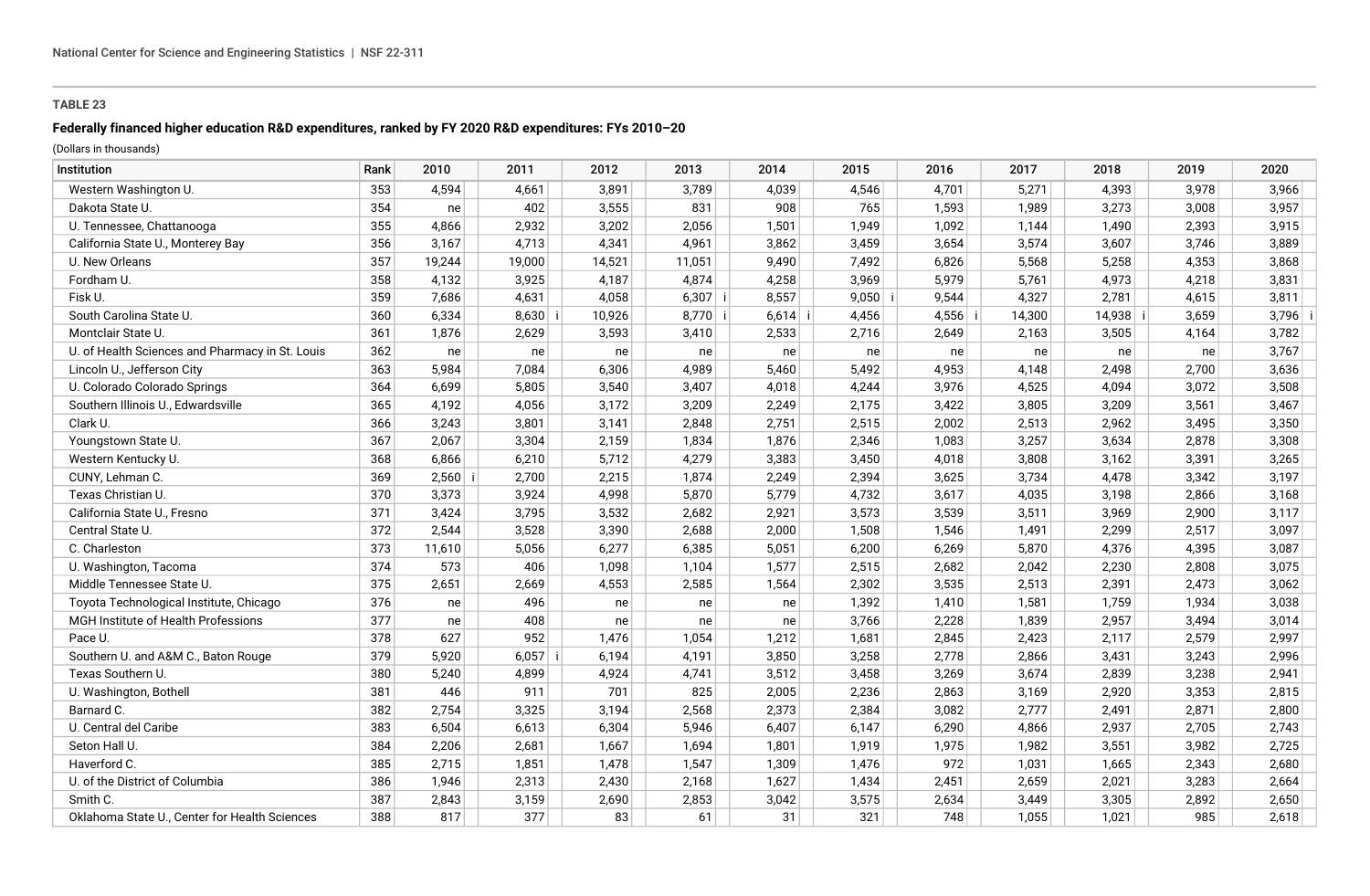## **Federally financed higher education R&D expenditures, ranked by FY 2020 R&D expenditures: FYs 2010–20**

| Institution                                                                  | Rank | 2010   | 2011   | 2012   | 2013  | 2014  | 2015      | 2016      | 2017      | 2018  | 2019  | 2020      |
|------------------------------------------------------------------------------|------|--------|--------|--------|-------|-------|-----------|-----------|-----------|-------|-------|-----------|
| James Madison U.                                                             | 389  | 5,563  | 5,218  | 6,476  | 4,617 | 3,017 | 2,418     | 2,203     | 2,273     | 1,879 | 2,717 | 2,609     |
| Eastern Michigan U.                                                          | 390  | 9,088  | 7,916  | 7,374  | 2,428 | 1,031 | 1,482     | 1,627     | 1,474     | 1,522 | 2,135 | 2,598     |
| Pacific U.                                                                   | 391  | 845    | 242    | 1,767  | 1,674 | 1,137 | 962       | 1,419     | 4,058     | 2,637 | 3,917 | 2,596     |
| Alabama State U.                                                             | 392  | 13,340 | 12,340 | 13,607 | 1,927 | 2,236 | 2,303     | 2,372     | 2,253     | 2,434 | 2,577 | 2,582     |
| CUNY, Graduate Center                                                        | 393  | 4,901  | 3,462  | 3,191  | 2,827 | 2,310 | 2,106     | $1,796$ i | 1,485     | 2,592 | 3,009 | 2,561     |
| California State U., Chico                                                   | 394  | 1,502  | 1,317  | 1,345  | 1,682 | 1,169 | 854       | 933       | 581       | 1,060 | 1,864 | 2,520     |
| Northwest Indian C.                                                          | 395  | 1,943  | 1,993  | 2,044  | 2,216 | 1,705 | $1,154$ i | ne        | ne        | 2,037 | 2,520 | $2,497$ i |
| Salisbury U.                                                                 | 396  | 1,823  | 586    | 1,256  | 2,342 | 3,131 | 2,727     | 2,414     | 2,203     | 1,805 | 2,290 | 2,413     |
| U. North Carolina, Asheville                                                 | 397  | 1,367  | 1,770  | 1,789  | 1,608 | 1,176 | 1,531     | 2,312     | 1,851     | 1,442 | 1,846 | 2,405     |
| Humboldt State U.                                                            | 398  | 3,024  | 3,292  | 3,588  | 2,829 | 2,504 | 3,280     | 4,455     | 3,796     | 3,024 | 2,103 | 2,399     |
| U. San Diego                                                                 | 399  | 1,352  | 1,184  | 1,903  | 2,066 | 2,451 | 1,836     | 2,152     | 2,299     | 2,397 | 2,511 | 2,398     |
| Ball State U.                                                                | 400  | 3,988  | 3,064  | 3,320  | 2,440 | 1,971 | 2,291     | 3,253     | 2,531     | 3,028 | 2,929 | 2,397     |
| California State U., East Bay                                                | 401  | 643    | 921    | 536    | 310   | ne    | ne        | 479       | ne        | ne    | ne    | 2,348     |
| U. South Carolina, Aiken                                                     | 402  | 122    | 592    | ne     | 937   | 759   | 689       | 1,155     | 2,697     | 2,437 | 2,379 | 2,328     |
| CUNY, C. Staten Island                                                       | 403  | 952    | 1,583  | 1,470  | 1,311 | 1,400 | 1,222     | 1,700     | 1,543     | 1,982 | 2,421 | 2,295     |
| U. Michigan, Dearborn                                                        | 404  | 2,932  | 4,305  | 2,992  | 3,300 | 2,901 | 1,844     | 2,172     | 1,930     | 1,448 | 1,850 | 2,264     |
| U. Southern Maine                                                            | 405  | 9,137  | 7,752  | 5,490  | 4,582 | 3,821 | $3,060$ i | 2,299     | 2,252     | 2,362 | 2,551 | 2,231     |
| Johnson C. Smith U.                                                          | 406  | ne     | ne     | ne     | ne    | ne    | ne        | 1,279     | 1,469     | 2,003 | 1,909 | 2,230     |
| U. Wisconsin-Stevens Point                                                   | 407  | 4,456  | 3,754  | 3,052  | 2,131 | 1,740 | $1,349$ i | 957       | $1,266$ i | 1,575 | 1,884 | 2,193     |
| Lamar U.                                                                     | 408  | 4,377  | 4,036  | 3,072  | 1,616 | 1,118 | 352       | 611       | 949       | 1,380 | 2,641 | 2,146     |
| Spelman C.                                                                   | 409  | 2,740  | 1,833  | 1,874  | 1,366 | 1,185 | 1,035     | 1,291     | 1,227     | 1,673 | 2,004 | 2,136     |
| Tougaloo C.                                                                  | 410  | 2,978  | 2,753  | 2,613  | 2,639 | 2,285 | 2,689     | 2,473     | 3,030     | 3,173 | 3,380 | 2,102     |
| Southern U. and A&M C., Agricultural Research and<br><b>Extension Center</b> | 411  | ne     | 4,049  | 5,926  | 3,481 | 3,363 | 2,514     | 2,415     | $2,736$ i | 3,057 | 3,057 | 2,085     |
| U. Louisiana, Monroe                                                         | 412  | 1,470  | 1,971  | 1,752  | 976   | 1,705 | 1,479     | 2,016     | 1,838     | 1,789 | 1,949 | 2,025     |
| Northeastern Illinois U.                                                     | 413  | 448    | 311    | ne     | ne    | 588   | ne        | ne        | 1,403     | 2,442 | 2,478 | 2,018     |
| Towson U.                                                                    | 414  | 1,806  | 2,630  | 1,771  | 2,015 | 2,268 | 2,020     | 1,616     | 1,599     | 2,133 | 2,144 | 2,010     |
| Purdue U., Northwest                                                         | 415  | na     | na     | na     | na    | na    | na        | na        | 4,024     | 3,205 | 2,493 | 1,996     |
| Kennesaw State U.                                                            | 416  | 1,246  | 1,054  | 2,214  | 3,374 | 1,413 | 2,329     | 1,925     | 2,085     | 2,343 | 2,499 | 1,983     |
| Bowie State U.                                                               | 417  | ne     | 1,910  | 1,739  | 1,422 | 1,761 | 1,497     | 1,927     | 1,813     | 1,839 | 1,911 | 1,967     |
| U. Oklahoma, Tulsa                                                           | 418  | ne     | ne     | ne     | ne    | ne    | 895       | 1,104     | 976       | 1,605 | 1,803 | 1,953     |
| Rutgers, State U. New Jersey, Camden                                         | 419  | 2,001  | 1,555  | 1,545  | 1,750 | 1,766 | 2,215     | 2,653     | 2,412     | 1,567 | 1,096 | 1,952     |
| Albany C. of Pharmacy and Health Sciences                                    | 420  | 1,380  | 1,634  | 1,182  | 1,333 | 1,643 | 1,065     | 380       | 566       | 1,094 | 1,692 | 1,938     |
| Murray State U.                                                              | 421  | 2,074  | 2,471  | 1,904  | 816   | 612   | 798       | 564       | 1,200     | 1,587 | 2,639 | 1,929     |
| Claflin U.                                                                   | 422  | 3,226  | 5,103  | 5,090  | 2,643 | 1,711 | 1,158     | 1,743     | 1,344     | 1,491 | 1,735 | 1,907     |
| William Paterson U.                                                          | 423  | 105    | 140    | ne     | ne    | ne    | ne        | 564       | 476       | 642   | 1,592 | 1,896     |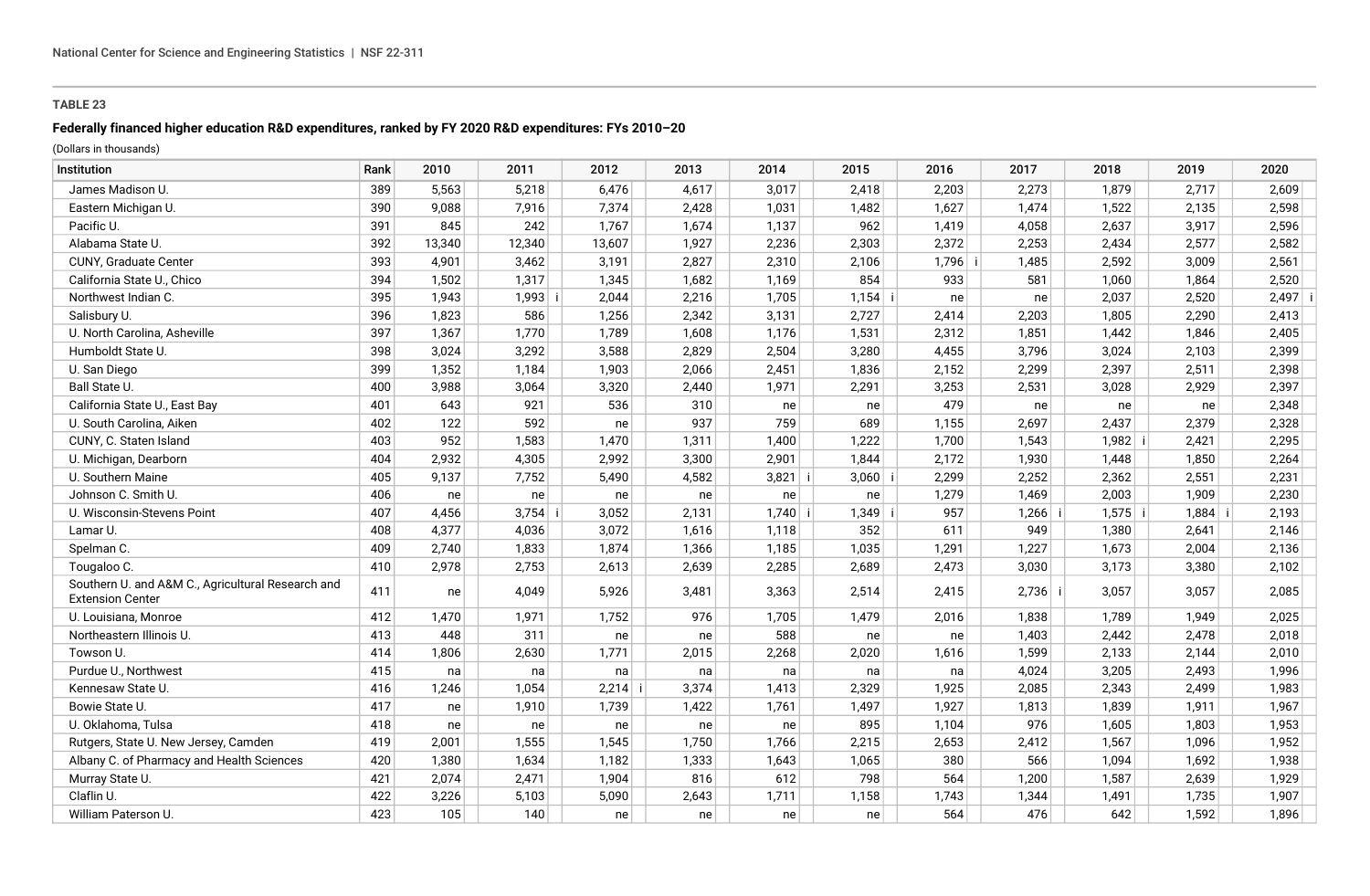### **Federally financed higher education R&D expenditures, ranked by FY 2020 R&D expenditures: FYs 2010–20**

| Institution                                    | Rank | 2010  | 2011      | 2012    | 2013  | 2014  | 2015  | 2016      | 2017  | 2018  | 2019  | 2020  |
|------------------------------------------------|------|-------|-----------|---------|-------|-------|-------|-----------|-------|-------|-------|-------|
| Bates C.                                       | 424  | 971   | 1,485     | 1,555   | 1,390 | 1,114 | 2,004 | 1,156     | 1,053 | 1,121 | 1,607 | 1,885 |
| U. Northern Iowa                               | 425  | 1,460 | 2,294     | 2,182   | 2,347 | 2,094 | 1,961 | 2,297     | 2,154 | 1,697 | 2,343 | 1,881 |
| Bowdoin C.                                     | 426  | 1,815 | 1,942     | 3,317   | 3,244 | 2,330 | 2,156 | 2,457     | 1,812 | 2,065 | 1,790 | 1,862 |
| U. Northern Colorado                           | 427  | 2,082 | 1,681     | 1,373   | 1,024 | 1,965 | 1,359 | 1,962     | 2,349 | 2,271 | 1,966 | 1,853 |
| Gallaudet U.                                   | 428  | 5,522 | 4,633     | 4,335   | 4,500 | 3,012 | 2,340 | 2,135     | 2,380 | 2,259 | 2,190 | 1,841 |
| Grand Valley State U.                          | 429  | 1,134 | $1,648$ i | 2,162   | 2,675 | 2,151 | 2,033 | 1,479     | 1,543 | 1,719 | 1,663 | 1,831 |
| Skidmore C.                                    | 430  | 1,872 | 1,562     | 1,334   | 1,448 | 1,193 | 969   | 747       | 1,194 | 1,893 | 2,261 | 1,827 |
| Saginaw Valley State U.                        | 431  | 77    | 525       | 334     | 203   | ne    | 223   | 237       | 621   | 1,227 | 2,339 | 1,809 |
| Reed C.                                        | 432  | 796   | 772       | 678     | 897   | 1,125 | 1,638 | 1,690     | 415   | 1,065 | 1,423 | 1,806 |
| St. John's U., New York                        | 433  | 1,274 | 1,263     | 1,185   | 872   | 883   | 992   | 940       | 1,020 | 1,612 | 1,666 | 1,805 |
| Savannah State U.                              | 434  | 1,774 | 2,518     | 1,874   | 2,514 | 2,127 | 1,796 | 2,251     | 1,390 | 1,778 | 1,709 | 1,804 |
| Western Illinois U.                            | 435  | 658   | 746       | 3,855   | 1,183 | 735   | 373   | ne        | 1,198 | 1,551 | 1,495 | 1,801 |
| Georgia Southern U.                            | 436  | 2,077 | 1,530     | 1,359   | 2,092 | 3,247 | 3,004 | 2,695     | 2,978 | 1,805 | 1,780 | 1,790 |
| Amherst C.                                     | 437  | 1,102 | 1,992     | 1,988 i | 1,985 | 1,543 | 1,835 | 1,207     | 1,228 | 1,630 | 2,118 | 1,775 |
| Harvey Mudd C.                                 | 438  | 2,049 | 2,594     | 2,038   | 2,004 | 1,457 | 1,633 | 2,320     | 1,521 | 1,762 | 1,619 | 1,748 |
| Western Carolina U.                            | 439  | 1,296 | 721       | 974     | 664   | 669   | 740   | 873       | 971   | 1,038 | 1,736 | 1,707 |
| Texas Tech U., Health Sciences Center, El Paso | 440  | ne    | ne        | ne      | ne    | 5,352 | 2,893 | 3,064     | 2,410 | 2,532 | 2,279 | 1,703 |
| Central Washington U.                          | 441  | 4,038 | 2,242     | 1,840   | 1,263 | 1,113 | 1,575 | 1,580     | 2,297 | 1,840 | 2,159 | 1,701 |
| Texas Woman's U.                               | 442  | 822   | 1,173     | 1,908   | 1,136 | 961   | 722   | 573       | 945   | 1,422 | 1,864 | 1,700 |
| Hawaii Pacific U.                              | 443  | ne    | 1,261     | 1,145   | 850   | 1,116 | 789   | 2,071     | 1,921 | 1,905 | 1,809 | 1,699 |
| Bucknell U.                                    | 444  | 2,745 | 2,747     | 1,540   | 1,590 | 1,725 | 1,489 | $1,436$ i | 1,383 | 1,329 | 1,764 | 1,693 |
| SUNY, C. of Optometry                          | 445  | 2,829 | 3,336     | 3,162   | 2,757 | 2,567 | 2,490 | 2,487     | 2,073 | 1,944 | 1,823 | 1,688 |
| Morehead State U.                              | 446  | 1,528 | 1,656     | 1,597   | 1,816 | 1,069 | 1,217 | 1,797     | 2,162 | 1,839 | 1,651 | 1,674 |
| U. Richmond                                    | 447  | 2,138 | 1,831     | 2,376   | 1,979 | 2,134 | 2,013 | 1,924     | 1,870 | 1,628 | 1,575 | 1,628 |
| Troy U.                                        | 448  | ne    | ne        | ne      | ne    | ne    | ne    | ne        | ne    | ne    | ne    | 1,591 |
| CUNY, New York City C. of Technology           | 449  | 81    | 145       | ne      | ne    | ne    | ne    | ne        | ne    | 1,978 | 1,891 | 1,585 |
| Occidental C.                                  | 450  | 665   | 904       | 1,079   | 1,105 | 1,365 | 853   | 1,260     | 701   | 901   | 1,614 | 1,567 |
| Winthrop U.                                    | 451  | ne    | 3,440     | 5,243   | 7,451 | 7,955 | 5,802 | 1,178     | 1,189 | 1,419 | 1,438 | 1,563 |
| Touro U.                                       | 452  | 999   | 1,558     | 1,390   | 1,351 | 1,374 | 1,332 | 1,199     | 1,196 | 1,410 | 1,540 | 1,558 |
| Middlebury C.                                  | 453  | 2,245 | 2,289     | 2,513   | 1,856 | 1,351 | 1,535 | 1,736     | 2,002 | 1,774 | 1,558 | 1,546 |
| New York Institute of Technology               | 454  | 250   | 494       | 1,339   | 2,527 | 3,504 | 2,375 | 1,607     | 984   | 1,501 | 3,135 | 1,542 |
| West Texas A&M U.                              | 454  | 2,100 | 1,347     | 1,802   | 1,315 | 1,551 | 1,860 | 1,735     | 1,338 | 1,329 | 1,565 | 1,542 |
| Bryn Mawr C.                                   | 456  | 1,301 | 1,901     | 1,848   | 2,514 | 1,353 | 1,713 | 2,556     | 2,507 | 2,242 | 1,801 | 1,531 |
| Santa Clara U.                                 | 457  | 3,494 | 2,019     | 2,074   | 1,668 | 2,039 | 1,226 | 1,634     | 1,468 | 1,592 | 1,333 | 1,522 |
| CUNY, York C.                                  | 458  | ne    | 1,507     | 861     | 693   | ne    | 534   | ne        | ne    | ne    | 1,511 | 1,513 |
| CUNY, Baruch C.                                | 459  | 1.010 | 1,150     | 1,209   | 735   | 695   | 845   | 1,325     | 1,027 | 1,412 | 1,359 | 1,470 |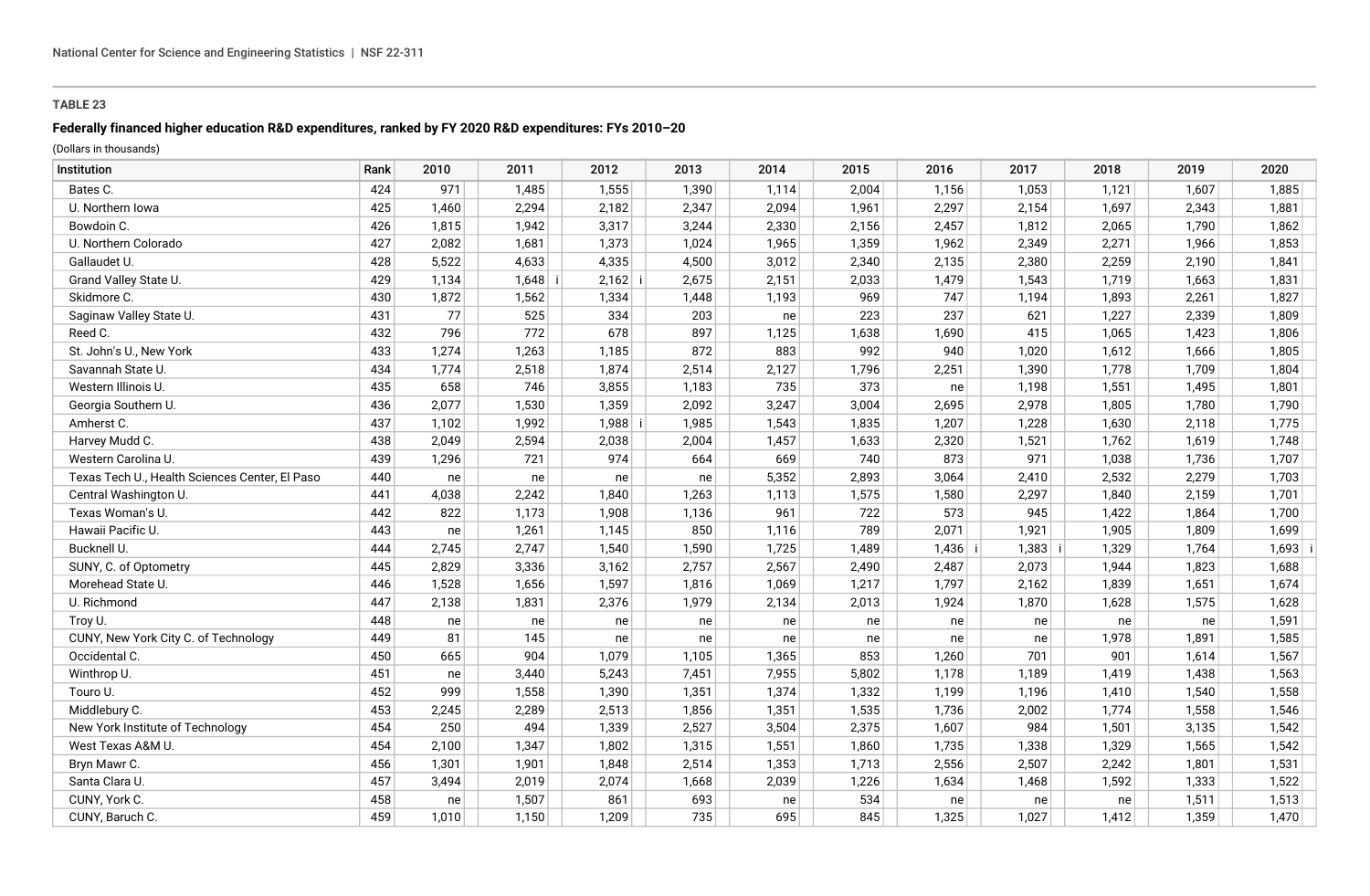## **Federally financed higher education R&D expenditures, ranked by FY 2020 R&D expenditures: FYs 2010–20**

| Institution                          | Rank | 2010  | 2011      | 2012      | 2013  | 2014      | 2015      | 2016  | 2017      | 2018      | 2019  | 2020  |
|--------------------------------------|------|-------|-----------|-----------|-------|-----------|-----------|-------|-----------|-----------|-------|-------|
| Appalachian State U.                 | 460  | 1,813 | 2,586     | 2,287     | 1,731 | 2,198     | 1,796     | 1,896 | 2,630     | 1,922     | 1,332 | 1,469 |
| Northern Kentucky U.                 | 461  | 1,476 | 1,595     | 1,483     | 1,240 | 1,418     | 1,342     | 1,133 | 1,109     | 890       | 1,316 | 1,462 |
| Elizabeth City State U.              | 462  | 5,552 | 10,402    | 4,284     | 4,439 | 2,461     | 2,058     | 1,827 | 1,306     | 960       | ne    | 1,455 |
| U. Central Oklahoma                  | 463  | 1,059 | 1,146     | 750       | 765   | 1,042     | 3,193     | 1,409 | 1,168     | 1,127     | 1,457 | 1,444 |
| Mount Holyoke C.                     | 464  | 1,362 | 2,010     | 1,827     | 1,863 | 2,435     | 2,327     | 2,848 | 3,168     | 2,210     | 2,074 | 1,442 |
| U. New Haven                         | 465  | ne    | 1,592     | 2,471     | 1,400 | $954$ i   | 507       | 2,157 | 548       | 3,853     | 2,786 | 1,440 |
| California State U., Dominguez Hills | 466  | 2,658 | 2,671     | 2,689     | 4,235 | $3,381$ i | 2,527     | 2,215 | 1,238     | 1,354     | 1,261 | 1,433 |
| U. Central Arkansas                  | 467  | 1,658 | 1,732     | 1,989     | 1,898 | 1,297     | 1,300     | 1,138 | 1,236     | 1,262     | 1,462 | 1,421 |
| Davidson C.                          | 468  | 1,153 | 1,053     | 651       | 1,619 | 1,170     | 1,703     | 813   | 1,105     | 813       | 973   | 1,411 |
| Palmer C. of Chiropractic, Davenport | 469  | 3,009 | 3,344     | 2,906     | 1,991 | $1,775$ i | 1,558     | 1,485 | 1,189     | 1,100     | 1,100 | 1,400 |
| U. Houston-Downtown                  | 470  | 908   | 1,186     | 1,828     | 1,183 | 1,800     | 1,571     | 1,165 | 1,710     | 1,836     | 1,437 | 1,392 |
| U. Wisconsin-Superior                | 471  | 5,197 | $5,638$ i | $5,302$ i | ne    | $1,949$ i | ne        | ne    | ne        | 1,924     | 1,527 | 1,382 |
| U. of the Pacific                    | 472  | 3,135 | 2,678     | 2,090     | 1,676 | 2,675     | 1,751     | 1,991 | 1,474     | 2,141     | 2,158 | 1,375 |
| Christopher Newport U.               | 473  | 1,049 | 1,587     | 1,230     | 1,083 | 1,302     | 1,041     | 858   | 957       | 1,069     | 1,285 | 1,365 |
| Long Island U.                       | 474  | 630   | $681$ i   | $666$ i   | 655   | ne        | ne        | 852   | 1,615     | 1,929     | 1,839 | 1,349 |
| Mills C.                             | 475  | 1,095 | 753       | 1,058     | 1,738 | 1,672     | 938       | 873   | 1,286     | 928       | 840   | 1,341 |
| U. Wisconsin-Oshkosh                 | 476  | 832   | 1,154     | 1,238     | 1,012 | 1,048     | $1,084$ i | ne    | $1,160$ i | $1,212$ i | 1,282 | 1,336 |
| Indiana U. Pennsylvania              | 477  | 660   | 833       | 672       | 101   | 169       | ne        | 373   | 1,309     | 891       | 1,810 | 1,309 |
| Seattle U.                           | 478  | 468   | 622       | 530       | ne    | 1,348     | 927       | 820   | 862       | 1,644     | 1,307 | 1,303 |
| Black Hills State U.                 | 479  | 2,434 | 1,172     | 1,675     | 2,163 | 1,720     | 1,674     | 2,056 | 1,448     | 1,437     | 1,535 | 1,287 |
| California State U., Stanislaus      | 480  | ne    | 1,037     | 1,070     | 650   | 341       | 174       | 221   | 478       | 734       | 964   | 1,284 |
| U. Puerto Rico, Humacao              | 481  | 1,950 | 1,976     | 1,949     | 1,452 | 1,102     | 669       | ne    | ne        | 882       | 828   | 1,279 |
| Lewis and Clark C.                   | 482  | 843   | 684       | 718       | 1,490 | 1,378     | 872       | 636   | 723       | 848       | 931   | 1,268 |
| U. Nebraska, Kearney                 | 483  | 289   | 1,018     | 716       | 840   | 656       | 515       | 891   | 1,047     | 1,075     | 1,240 | 1,259 |
| Stephen F. Austin State U.           | 484  | 5,530 | 1,690     | 1,800     | 1,836 | 1,850     | 2,340     | 1,808 | 1,276     | 1,242     | 1,332 | 1,257 |
| SUNY, Buffalo State                  | 485  | 1,293 | 1,965     | 2,348     | 1,336 | 1,076     | 846       | 859   | 877       | 1,057     | 1,225 | 1,241 |
| Carleton C.                          | 486  | 1,803 | 2,332     | 2,212     | 3,347 | 3,157     | 3,813     | 3,508 | 3,366     | 2,542     | 1,891 | 1,236 |
| Fort Lewis C.                        | 487  | 340   | 511       | ne        | ne    | ne        | ne        | ne    | ne        | ne        | 1,284 | 1,228 |
| Texas A&M U.-Commerce                | 488  | 1,362 | 1,557     | 1,600     | 1,349 | 1,234     | 1,121     | 876   | 823       | 1,159     | 836   | 1,226 |
| Jacksonville State U.                | 489  | 133   | 265       | ne        | ne    | ne        | 3,020     | 3,081 | 2,938     | 2,794     | 2,312 | 1,216 |
| Coastal Carolina U.                  | 490  | 1,533 | 1,487     | 1,598     | 1,714 | 1,281     | 1,041     | 1,052 | 1,028     | 1,031     | 1,294 | 1,211 |
| U. Puerto Rico, Cayey                | 491  | 710   | 1,278     | 1,515     | 1,168 | 1,143     | 959       | 1,105 | 704       | 632       | 963   | 1,210 |
| Trinity U.                           | 492  | 1,023 | 1,046     | 1,222     | 2,034 | 1,544     | 1,183     | 973   | 986       | 1,187     | 924   | 1,207 |
| Franklin and Marshall C.             | 493  | 1,857 | 1,397     | 1,116     | 879   | 889       | 1,017     | 955   | 1,732     | 1,760     | 1,582 | 1,202 |
| Dillard U.                           | 494  | 7,096 | $7,211$ i | 7,325     | 7,692 | 6,889     | 8,853     | 7,605 | 5,592     | 5,503     | 1,390 | 1,200 |
| Colorado State U., Pueblo            | 495  | 364   | 354       | ne        | ne    | ne        | ne        | ne    | ne        | ne        | 1,282 | 1,161 |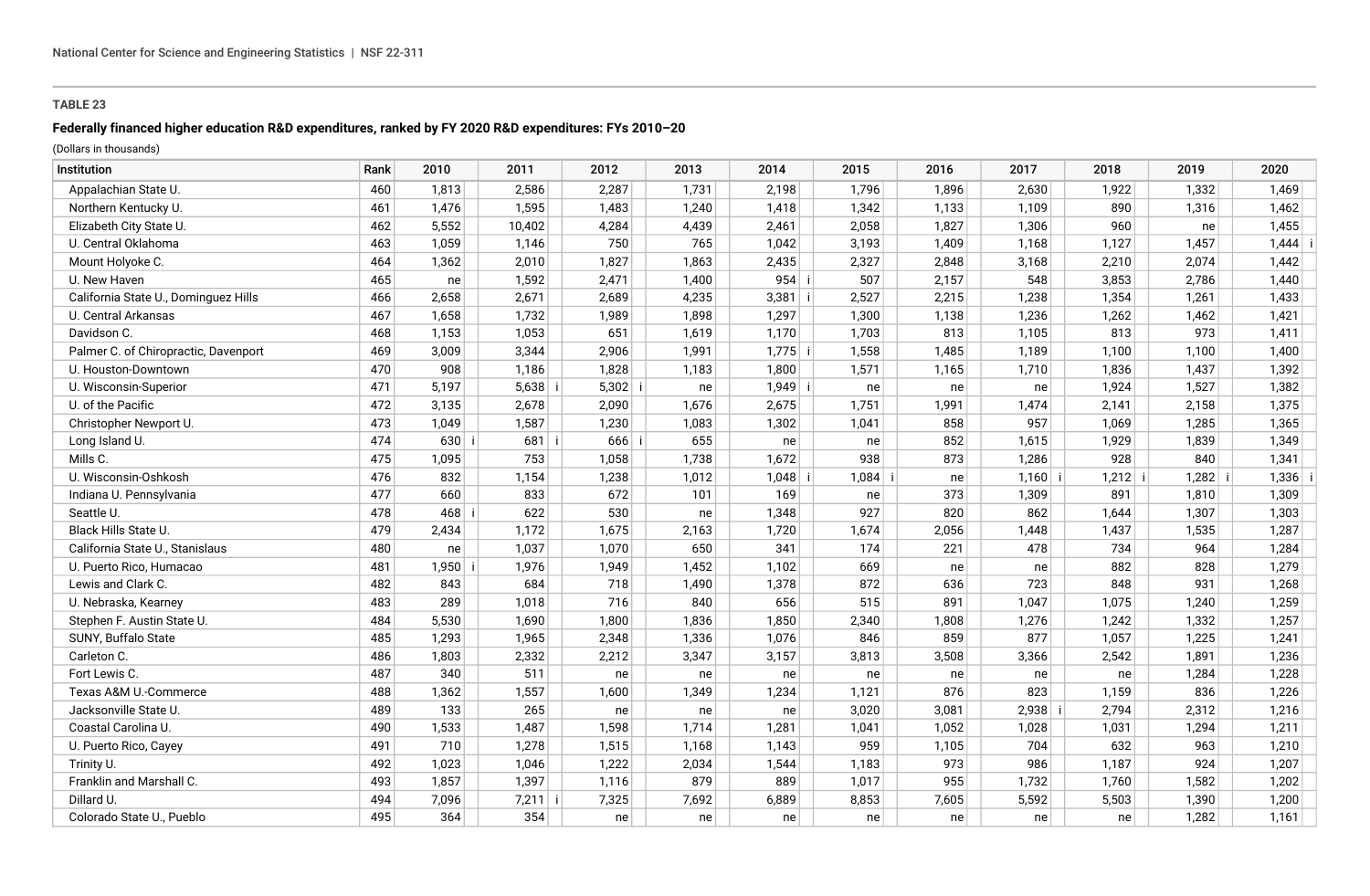## **Federally financed higher education R&D expenditures, ranked by FY 2020 R&D expenditures: FYs 2010–20**

| Institution                       | Rank | 2010   | 2011   | 2012   | 2013   | 2014   | 2015  | 2016    | 2017    | 2018      | 2019      | 2020      |
|-----------------------------------|------|--------|--------|--------|--------|--------|-------|---------|---------|-----------|-----------|-----------|
| Hope C.                           | 496  | 2,523  | 2,414  | 1,912  | 1,993  | 2,000  | 1,436 | 1,251   | 1,169   | 1,100     | 1,361     | 1,155     |
| Eastern Washington U.             | 497  | 46     | 559    | 725    | 1,226  | 885    | 955   | 1,287   | 1,193   | 1,081     | 864       | 1,153     |
| U. of the Sciences Philadelphia   | 498  | 984    | 1,338  | 1,287  | 1,357  | 987    | 1,096 | 1,153   | 1,102   | 1,095     | 1,318     | 1,126     |
| Pomona C.                         | 499  | 1,048  | 1,779  | 1,599  | 2,227  | 1,789  | 1,074 | 1,579   | 1,038   | 868       | 863       | 1,123     |
| Keck Graduate Institute           | 500  | ne     | 1,744  | 1,671  | 1,227  | 1,302  | 937   | $949$ i | $969$ i | $1,007$ i | $1,078$ i | $1,113$ i |
| Loyola Marymount U.               | 501  | 1,731  | 2,815  | 1,222  | 1,357  | 1,142  | 819   | 707     | 883     | 1,040     | 1,185     | 1,105     |
| U. Alaska, Southeast              | 502  | 1,222  | 941    | 1,003  | 1,113  | 1,183  | 1,341 | 1,502   | 1,480   | 1,636     | 1,235     | 1,098     |
| Williams C.                       | 503  | 2,330  | 2,117  | 2,029  | 1,498  | 1,029  | 1,700 | 1,614   | 1,703   | 1,458     | 1,131     | $1,086$ i |
| Hobart and William Smith Colleges | 504  | 1,118  | 1,379  | 1,103  | 1,896  | 730    | 442   | ne      | 528     | ne        | 1,047     | 1,072     |
| Vassar C.                         | 505  | 1,280  | 1,838  | 1,258  | 1,694  | 1,220  | 1,133 | 1,495   | 1,600   | 4,185     | 909       | 1,055     |
| New School                        | 506  | 1,670  | 2,042  | 2,385  | 2,669  | 1,972  | 2,300 | 2,428   | 2,345   | 1,857     | 1,819     | 1,050     |
| Saint Joseph's U.                 | 507  | 1,368  | 1,087  | 835    | 700    | 468    | 526   | 476     | 239     | 252       | 373       | 1,047     |
| Roger Williams U.                 | 508  | 1,574  | 2,132  | 2,166  | 1,877  | 2,038  | 1,696 | 1,736   | 2,024   | 1,052     | 1,135     | 1,045     |
| Keene State C.                    | 509  | ne     | 1,884  | 1,956  | 2,029  | 2,130  | 820   | ne      | 837     | ne        | 1,022     | 1,043     |
| Swarthmore C.                     | 510  | 913    | 1,029  | 1,135  | 1,239  | 1,292  | 1,379 | 1,458   | 1,451   | 1,586     | 1,539     | 1,041     |
| New Mexico Highlands U.           | 511  | 970    | 989    | 735    | 741    | 969    | ne    | 1,086   | 1,015   | 741       | ne        | 1,034     |
| Southern Connecticut State U.     | 512  | 1,459  | 1,199  | 1,595  | 1,176  | 1,620  | 1,626 | 1,324   | 1,274   | 823       | 803       | 1,026     |
| Trinity C., Hartford              | 513  | 1,026  | 1,217  | 1,432  | 1,040  | 1,313  | 889   | 893     | 2,084   | 794       | 1,077     | 1,019     |
| Fayetteville State U.             | 514  | 10,844 | 10,029 | 11,187 | 11,906 | 10,186 | 9,243 | 11,207  | 2,322   | 2,445     | 2,168     | 1,008     |
| Erikson Institute                 | 515  | ne     | 355    | 1,648  | 1,187  | 1,212  | 1,610 | 1,719   | 2,529   | 1,822     | 753       | 1,006     |
| Hofstra U.                        | 516  | 2,206  | 2,182  | 2,660  | 1,967  | 2,577  | 2,119 | 2,149   | 1,471   | 1,275     | 1,296     | 997       |
| Texas A&M International U.        | 517  | 1,623  | 1,195  | 989    | 868    | 977    | 658   | 924     | 1,730   | 2,008     | 1,847     | 986       |
| Ithaca C.                         | 518  | 617    | 627    | 774    | 825    | 816    | 635   | ne      | ne      | ne        | ne        | 981       |
| U. Illinois, Springfield          | 519  | 436    | 455    | 602    | 534    | 415    | 307   | 725     | 1,533   | 1,109     | 980       | 976       |
| Doane U.                          | 520  | ne     | 1,008  | 546    | ne     | 846    | 390   | ne      | ne      | 865       | 928       | 958       |
| C. New Jersey                     | 521  | 461    | 254    | ne     | ne     | ne     | ne    | ne      | 929     | 829       | ne        | 951       |
| SUNY, C. Plattsburgh              | 522  | 1,187  | 726    | 454    | ne     | 459    | 717   | 545     | 455     | 1,254     | 1,197     | 950       |
| SUNY, Geneseo                     | 522  | 755    | 1,306  | 1,532  | 640    | 474    | 663   | 930     | 992     | 998       | 1,206     | 950       |
| Indiana State U.                  | 524  | 990    | 1,352  | 1,268  | 858    | 1,005  | 992   | 1,189   | 816     | 927       | 1,190     | 949       |
| Alfred U.                         | 525  | 1,687  | 2,004  | 1,648  | 1,468  | 1,351  | 1,434 | 1,558   | 917     | 1,416     | 1,580     | 947       |
| U. Ana G. Mendez, Gurabo          | 526  | 691    | 1,054  | 1,034  | 747    | 1,111  | 447   | 437     | 428     | 471       | 951       | 946       |
| Midwestern U.                     | 527  | 315    | 438    | 427    | 369    | 517    | 654   | 1,060   | 1,184   | 1,278     | 1,045     | 936       |
| Sonoma State U.                   | 527  | 690    | 559    | ne     | 1,800  | 1,581  | 964   | 630     | ne      | ne        | ne        | 936       |
| Colgate U.                        | 529  | 1,519  | 1,058  | 1,497  | 1,320  | 1,153  | 1,109 | 1,217   | 1,096   | 1,389     | 1,202     | 918       |
| Providence C.                     | 530  | 857    | 726    | ne     | 827    | ne     | 1,162 | 981     | 783     | 960       | 857       | 913       |
| National U. of Natural Medicine   | 531  | ne     | 247    | ne     | ne l   | ne     | ne    | ne      | 427     | ne        | 760       | 912       |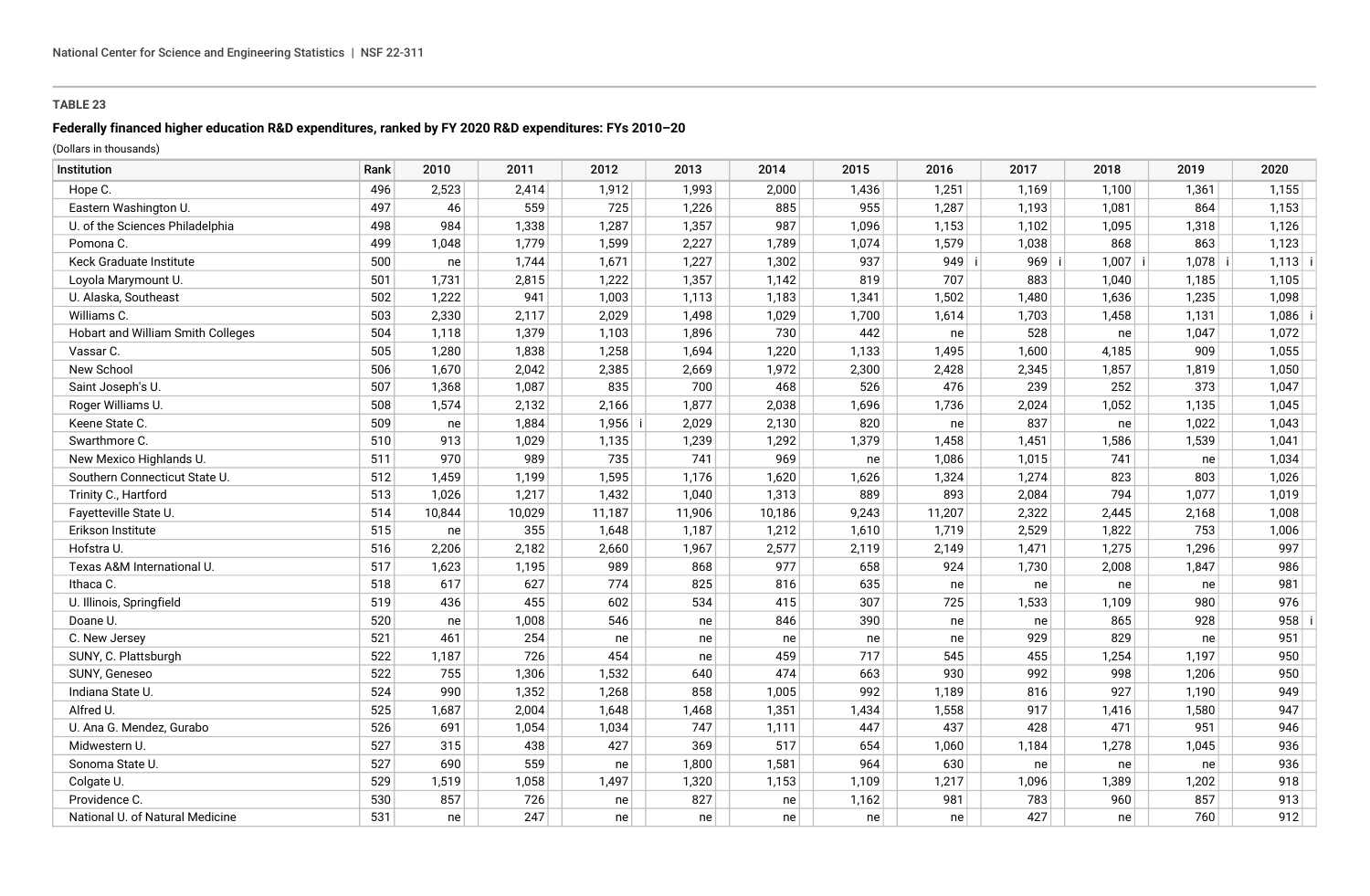## **Federally financed higher education R&D expenditures, ranked by FY 2020 R&D expenditures: FYs 2010–20**

| Institution                        | Rank | 2010    | 2011      | 2012      | 2013      | 2014      | 2015      | 2016      | 2017    | 2018      | 2019      | 2020    |
|------------------------------------|------|---------|-----------|-----------|-----------|-----------|-----------|-----------|---------|-----------|-----------|---------|
| Central Connecticut State U.       | 532  | 366     | 684       | 677       | 617       | 506       | 243       | 143       | 231     | ne        | 540       | 901     |
| U. Wisconsin-Green Bay             | 533  | 778     | 732 i     | 686       | 640       | 594 i     | 545       | 919       | 666     | 546       | 821       | 890     |
| Calvin U.                          | 534  | 2,084   | 560       | 664       | 774       | 1,273     | $1,034$ i | 795       | 880     | 1,363     | 925       | 888     |
| Liberty U.                         | 535  | ne      | ne        | ne        | ne        | ne        | ne        | ne        | ne      | ne        | 535       | 886     |
| CUNY, system office                | 536  | ne      | ne        | 1,398     | 1,001     | 362       | 828       | 832       | 527     | 1,977     | 2,241     | 884     |
| Southeastern Louisiana U.          | 536  | 1,161   | 911       | 985       | 1,039     | 692       | 1,429     | 975       | 1,215   | 1,046     | 803       | 884     |
| Stockton U.                        | 538  | ne      | 405       | 160       | ne        | 380       | 198       | 221       | ne      | 246       | 553       | 872     |
| U. of the Incarnate Word           | 539  | ne      | 217       | ne        | ne        | ne        | 403       | ne        | ne      | 868       | 1,075     | 869     |
| U. Hartford                        | 540  | 820     | 1,576     | 1,505     | 1,175     | 1,080     | 1,089     | 1,172     | 1,178   | 591       | 1,019     | 854     |
| Furman U.                          | 541  | 1,332   | 1,111     | 1,164     | 1,217     | 891       | 1,136     | 1,068     | 1,292   | 1,110     | 1,106     | 847     |
| Suffolk U.                         | 542  | ne      | 299       | 249       | 360       | 317       | 250       | $413$ i   | $576$ i | ne        | ne        | 844     |
| Albany State U.                    | 543  | 396     | 893       | 2,000     | 1,532     | 1,271     | 1,128     | 1,137     | 1,026   | 839       | 1,065     | 836     |
| U. Wisconsin-La Crosse             | 544  | 2,150   | $2,013$ i | 1,876     | 1,240     | 1,095     | 1,006     | 1,250     | 1,158   | 1,171     | 777       | 817     |
| Polytechnic U. Puerto Rico         | 545  | ne      | 193       | ne        | ne        | ne        | ne        | ne        | ne      | ne        | 1,884     | 813     |
| Claremont Graduate U.              | 546  | 5,888   | 5,215     | 8,875     | 8,452     | $7,358$ i | $6,264$ i | $5,170$ i | 4,076 i | $2,982$ i | 1,886     | 809     |
| Colby C.                           | 546  | 1,105   | 1,028     | 1,197     | 1,046     | 943       | 1,038     | 1,137     | 1,048   | 1,213     | 1,093     | 809     |
| Salish Kootenai C.                 | 548  | 475     | 748       | 1,415     | 1,612     | $1,399$ i | 1,186     | 1,142     | 1,481   | 1,739     | 1,251     | 802     |
| Grambling State U.                 | 549  | 993     | 1,515     | 1,428     | 1,116     | 1,065     | 1,177     | 974       | 4,283   | 1,806     | 1,066     | 787     |
| New England C. of Optometry        | 550  | 726     | 1,236     | 1,685     | 1,588     | 533       | 419       | 618       | ne      | 837       | 928       | 785     |
| SUNY, C. Brockport                 | 551  | 521     | 677       | 989       | 755       | 564       | 535       | 639       | 747     | 672       | 638       | 781     |
| Kean U.                            | 552  | ne      | 550       | 1,191     | 347       | ne        | 244       | 323       | ne      | ne        | ne        | 775     |
| Saint Michael's C.                 | 552  | 487     | 471       | ne        | 1,301     | 1,242     | 1,153     | 1,399     | 1,232   | 1,255     | 964       | 775     |
| U. Texas, Tyler                    | 554  | 3,378   | 1,277     | 6,535     | 4,123     | 4,601     | 2,570     | 1,936     | 708     | 719       | 813       | 774     |
| Yeshiva U.                         | 555  | 163,399 | 197,032   | 201,397   | 193,831   | 186,885   | 180,791   | 30,266    | 816     | 683       | 380       | 772     |
| Claremont McKenna C.               | 556  | 1,130   | 1,083     | $1,082$ i | $1,081$ i | $1,080$ i | ne        | 644       | 754     | 555       | 730       | 771     |
| Fort Hays State U.                 | 557  | ne      | ne        | ne        | ne        | ne        | ne        | ne        | ne      | ne        | 694       | 764     |
| U. Texas of the Permian Basin      | 558  | 677     | 761       | 1,179     | 974       | 489       | 595       | 510       | 328     | 50        | ne        | 757     |
| Lafayette C.                       | 559  | 1,223   | 1,564     | 1,205     | 1,166     | 1,070     | 1,066     | 997       | 1,493   | 1,133     | 910       | 755     |
| Oberlin C.                         | 560  | 1,359   | 1,183     | 1,330     | 1,204     | 1,204     | 1,364     | 962       | 1,558   | 1,096     | 1,576     | 743     |
| Citadel Military C. South Carolina | 561  | ne      | 157       | ne        | ne        | ne        | ne        | ne        | ne      | ne        | ne        | 736     |
| West Chester U. Pennsylvania       | 562  | 3,614   | 5,845     | 1,457     | 561       | 404       | 511       | 454       | 624     | 671       | 715       | 724     |
| Kenyon C.                          | 563  | 413     | 358       | ne        | ne        | ne        | ne        | ne        | ne      | 764       | 776       | 714     |
| Pepperdine U.                      | 564  | 933     | 299       | 808       | 914       | 1,162     | 1,058     | 1,233     | 1,087   | 713       | 914       | 693     |
| Mercyhurst U.                      | 565  | 854     | 389       | 729       | 674       | 445       | 616       | 612       | 618     | ne        | $668$   i | 690     |
| Stonehill C.                       | 566  | ne      | ne        | ne        | ne        | ne        | ne        | ne        | ne      | ne        | ne        | 674     |
| Biola U.                           | 567  | ne      | ne        | ne l      | ne        | ne        | ne        | $564$ i   | $576$ i | $599$ i   | $641$ i   | $662$ i |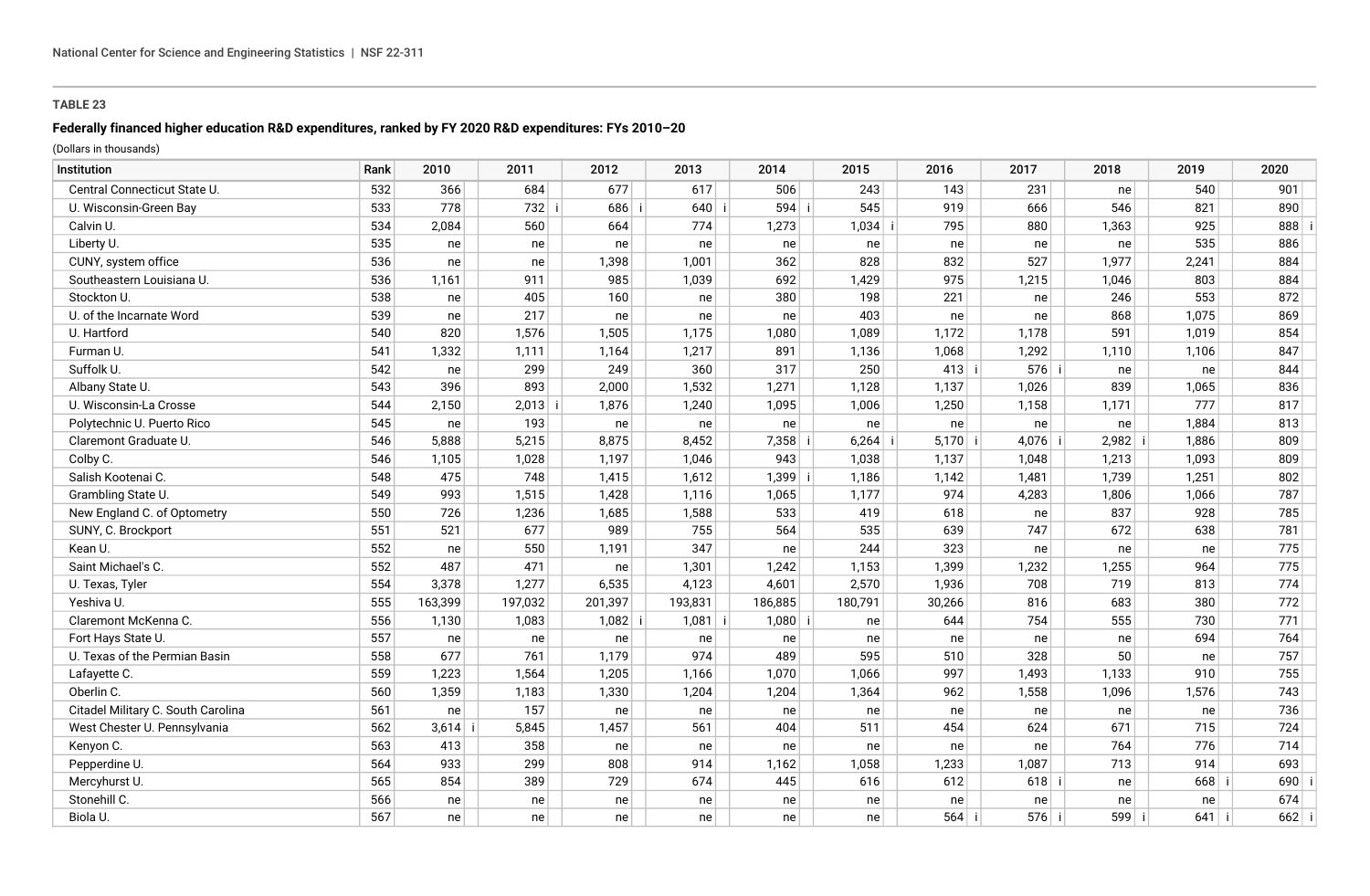### **Federally financed higher education R&D expenditures, ranked by FY 2020 R&D expenditures: FYs 2010–20**

| Institution                               | Rank | 2010  | 2011  | 2012  | 2013  | 2014         | 2015  | 2016  | 2017  | 2018  | 2019  | 2020 |
|-------------------------------------------|------|-------|-------|-------|-------|--------------|-------|-------|-------|-------|-------|------|
| U. of Mary Washington                     | 568  | ne    | 660   | 445   | ne    | ne           | 425   | ne    | ne    | 418   | 577   | 660  |
| Macalester C.                             | 569  | 1,075 | 1,517 | 1,106 | 876   | 879          | 708   | 771   | 970   | 553   | 805   | 647  |
| U. Wisconsin-Eau Claire                   | 569  | 1,320 | 829   | 817   | 655   | 395          | ne    | 661   | 955   | 705   | 748   | 647  |
| Grinnell C.                               | 571  | 1,161 | 287   | 648   | 372   | 414          | 546   | 340   | 652   | 635   | 364   | 644  |
| Benedict C.                               | 572  | 1,473 | 2,925 | 2,713 | 2,625 | 2,443        | 1,373 | 1,621 | 1,634 | 1,889 | 1,226 | 635  |
| U. Houston-Clear Lake                     | 573  | 301   | 818   | 730   | 875   | 739          | 541   | 756   | 753   | 894   | 718   | 632  |
| California State U., Maritime Academy     | 574  | ne    | 1,200 | 1,748 | 1,257 | 122          | 31    | 71    | 225   | 550   | 617   | 621  |
| La Sierra U.                              | 575  | ne    | 17    | ne    | ne    | $\mathbf{0}$ | 45    | 127   | 575   | 623   | 640   | 618  |
| Milwaukee School of Engineering           | 576  | 1,177 | 1,181 | 1,207 | 1,245 | 1,500        | 1,335 | 1,164 | 775   | 680   | 764   | 613  |
| Midwestern State U.                       | 577  | 10    | ne    | ne    | ne    | ne           | ne    | ne    | ne    | ne    | ne    | 599  |
| Northwestern State U. Louisiana           | 578  | 635   | 683   | 609   | 600   | 494          | ne    | 490   | 458   | 490   | 579   | 598  |
| Purdue U., Fort Wayne                     | 579  | 1,797 | 2,443 | 1,946 | 1,901 | 1,479        | 1,650 | 874   | 812   | 773   | 544   | 589  |
| CUNY, Medgar Evers C.                     | 580  | 392   | 1,315 | 981   | 1,066 | 665          | 686   | ne    | 1,440 | 1,466 | 954   | 588  |
| U. North Carolina, general administration | 581  | ne    | ne    | ne    | ne    | ne           | 337   | 174   | 161   | 98    | 213   | 572  |
| Kettering U.                              | 582  | 4,477 | 3,452 | 2,165 | 1,306 | 1,173        | 1,032 | 1,279 | 2,105 | 1,144 | 402   | 568  |
| Edward Via C. of Osteopathic Medicine     | 583  | ne    | 707   | 502   | 517   | 250          | 89    | 88    | 94    | 195   | 749   | 566  |
| Whitman C.                                | 584  | 1,080 | 957   | 398   | ne    | ne           | ne    | ne    | ne    | ne    | 704   | 558  |
| Lipscomb U.                               | 585  | ne    | ne    | ne    | ne    | ne           | ne    | ne    | ne    | ne    | ne    | 557  |
| Eastern Kentucky U.                       | 586  | 2,638 | 2,852 | 2,329 | 2,078 | 1,518        | 1,111 | 1,029 | 758   | 655   | 598   | 554  |
| California State U., Channel Islands      | 587  | ne    | 451   | ne    | 425   | 528          | 825   | 249   | 142   | 284   | 500   | 553  |
| Pennsylvania State U., Behrend            | 588  | 887   | 1,029 | 1,232 | 1,353 | 1,610        | 1,510 | 2,445 | 1,670 | 1,025 | 1,427 | 543  |
| U. North Georgia                          | 589  | ne    | ne    | ne    | ne    | ne           | ne    | ne    | 671   | 1,013 | 637   | 542  |
| Minnesota State U., Mankato               | 590  | 2,051 | 852   | 701   | 313   | 317          | 546   | 1,260 | 605   | 639   | 708   | 525  |
| U. Ana G. Mendez, Carolina                | 591  | 1,139 | 1,179 | 1,163 | 972   | 656          | 530   | 564   | 782   | 391   | ne    | 520  |
| SUNY, Oswego                              | 592  | 644   | 871   | ne    | 673   | ne           | ne    | ne    | 669   | 661   | 628   | 492  |
| U. Massachusetts, central office          | 593  | ne    | ne    | 1,655 | 2,126 | 3,468        | 1,445 | 1,124 | 721   | 643   | 488   | 488  |
| U. Wisconsin-River Falls                  | 593  | 134   | 174 i | ne    | ne    | ne           | ne    | ne    | 529   | 445   | ne    | 488  |
| Connecticut C.                            | 595  | 954   | 1,005 | 1,130 | 833   | 514          | 756   | 817   | 777   | 505   | 752   | 483  |
| Sul Ross State U.                         | 596  | 1,595 | 1,672 | 1,073 | 735   | 546          | 333   | 272   | 440   | 553   | 339   | 481  |
| Pittsburg State U.                        | 597  | 999   | 1,280 | 989   | 791   | 1,023        | 453   | 270   | 316   | 195   | 339   | 477  |
| Austin Peay State U.                      | 598  | ne    | 729   | 484   | 364   | 189          | 334   | 325   | 347   | 599   | 295   | 475  |
| Union C., Schenectady                     | 599  | 1,427 | 959   | 867   | 1,863 | 1,385        | 1,080 | 1,680 | 554   | 885   | 972   | 462  |
| St. Cloud State U.                        | 600  | 1,260 | 622   | 215   | 420   | 797          | 1,299 | 643   | 555   | 529   | 733   | 459  |
| Pennsylvania State U., Harrisburg         | 601  | 963   | 1,302 | 1,290 | 701   | 269          | 565   | 270   | 215   | 292   | 80    | 451  |
| U. of St. Thomas (MN)                     | 602  | 842   | 933   | 767   | 702   | 352          | ne    | 195   | 212   | 320   | 313   | 450  |
| Des Moines U.                             | 603  | 62    | 91    | ne    | ne    | 224          | ne    | 386   | 878   | 933   | 845   | 449  |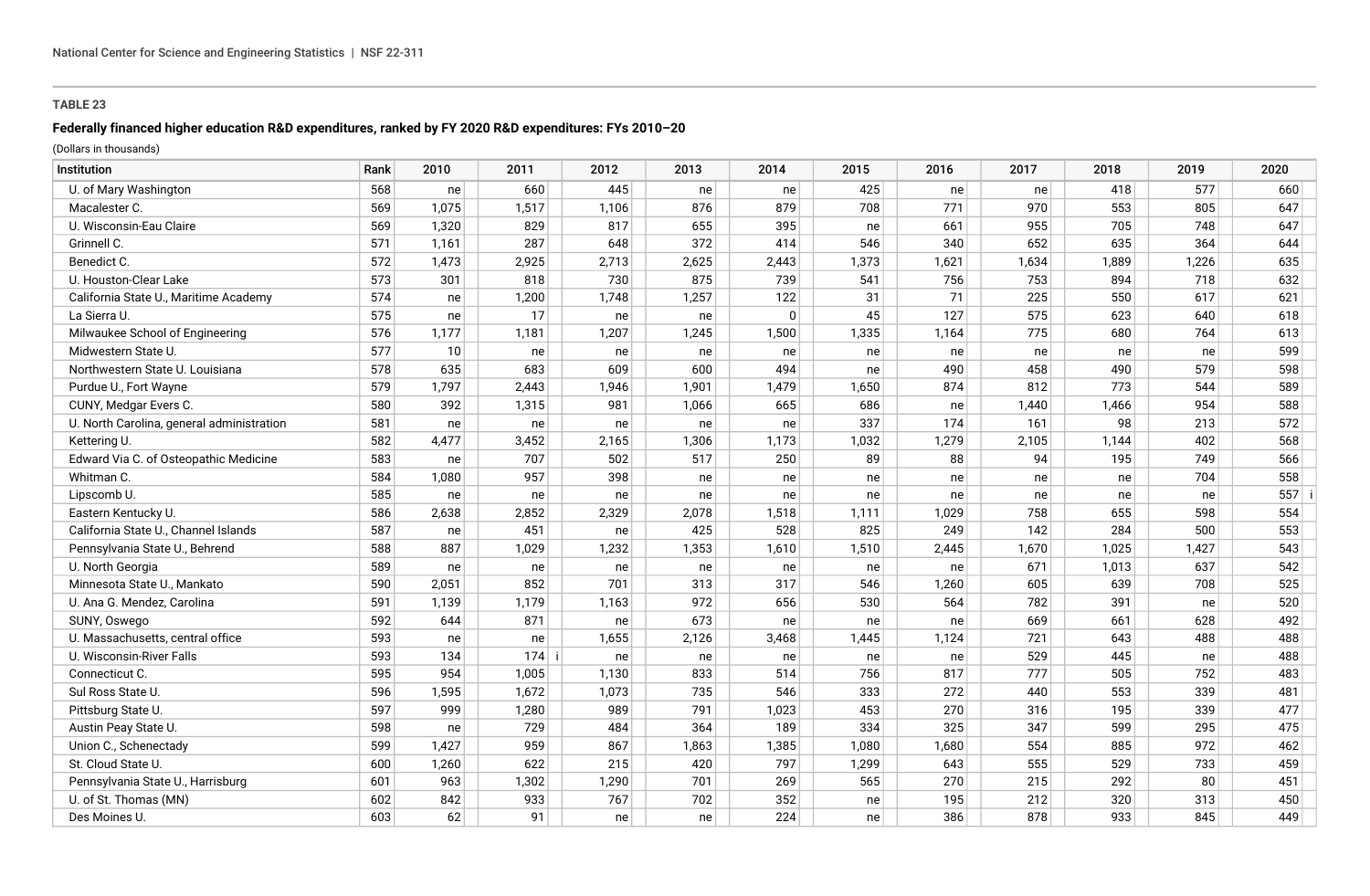## **Federally financed higher education R&D expenditures, ranked by FY 2020 R&D expenditures: FYs 2010–20**

| Institution                                                                                         | Rank | 2010  | 2011     | 2012  | 2013  | 2014    | 2015    | 2016  | 2017           | 2018  | 2019  | 2020 |  |
|-----------------------------------------------------------------------------------------------------|------|-------|----------|-------|-------|---------|---------|-------|----------------|-------|-------|------|--|
| Northern Michigan U.                                                                                | 604  | 287   | 237      | ne    | ne    | ne      | ne      | 288   | 304            | 354   | 311   | 446  |  |
| Weber State U.                                                                                      | 605  | 355   | 550      | 192   | ne    | ne      | ne      | ne    | ne             | ne    | ne    | 424  |  |
| Philadelphia C. of Osteopathic Medicine                                                             | 606  | 812   | 850      | 694   | 277   | 104     | 192     | 150   | 260            | 260   | 346   | 422  |  |
| West Virginia School of Osteopathic Medicine                                                        | 607  | 22    | 17       | ne    | ne    | ne      | ne      | ne    | ne             | ne    | ne    | 419  |  |
| Lawrence Technological U.                                                                           | 608  | 3,144 | 2,615    | 1,108 | 988   | 739     | 976     | 658   | 767            | 479   | 304   | 405  |  |
| U. Puget Sound                                                                                      | 609  | 166   | 295      | ne    | ne    | ne      | ne      | ne    | 459            | ne    | ne    | 401  |  |
| Willamette U.                                                                                       | 609  | 666   | 650      | 1,327 | 822   | 860     | 745     | 1,090 | 1,028          | 872   | 549   | 401  |  |
| Manhattan C.                                                                                        | 611  | 166   | 245      | ne    | ne    | ne      | ne      | ne    | ne             | ne    | 245   | 398  |  |
| Fairfield U.                                                                                        | 612  | 2,681 | 2,780    | 2,507 | 2,232 | 2,051   | 339     | 435   | 1,101          | 1,222 | 594   | 365  |  |
| Dine C.                                                                                             | 613  | ne    | 959 i    | ne    | ne    | ne      | ne      | ne    | ne             | 1,238 | 1,126 | 347  |  |
| Memorial Sloan Kettering Cancer Center, Louis V.<br>Gerstner Jr. Graduate S. of Biomedical Sciences | 614  | ne    | 106      | 179   | 340   | 523     | 264     | 643   | 206            | 201   | 191   | 342  |  |
| U. Wisconsin-Platteville                                                                            | 615  | 46    | $50$   i | ne    | ne    | $328$ i | $309$ i | ne    | $349$ i        | ne    | 339   | 336  |  |
| Oregon Institute of Technology                                                                      | 616  | ne    | 193      | ne    | ne    | ne      | 270     | 1,268 | $752$ i        | 235   | 437   | 326  |  |
| Wheaton C., Wheaton                                                                                 | 617  | ne    | 585      | 114   | ne    | 178     | 193     | ne    | 70             | 50    | 301   | 324  |  |
| Marshall B. Ketchum U.                                                                              | 618  | ne    | ne       | ne    | ne    | 48      | 224     | 375   | $368$ i        | 354   | 336   | 323  |  |
| Gettysburg C.                                                                                       | 619  | 524   | 266      | ne    | ne    | ne      | ne      | ne    | 597            | 901   | 841   | 320  |  |
| Merrimack C.                                                                                        | 620  | ne    | ne       | ne    | ne    | ne      | ne      | ne    | ne             | 353   | ne    | 306  |  |
| Franklin W. Olin C. of Engineering                                                                  | 621  | ne    | 666      | 1,090 | 946   | 1,050   | 1,103   | 782   | 588            | 472   | 162   | 293  |  |
| C. Wooster                                                                                          | 622  | 249   | 512      | 183   | ne    | 404     | $386$ i | ne    | 736            | 744   | 456   | 283  |  |
| U. Michigan, Flint                                                                                  | 623  | 227   | 322      | ne    | ne    | ne      | ne      | ne    | 219            | 159   | 122   | 276  |  |
| Albion C.                                                                                           | 624  | ne    | 113      | ne    | ne    | ne      | ne      | ne    | 210            | 114   | 180   | 272  |  |
| California Lutheran U.                                                                              | 625  | ne    | 171      | ne    | ne    | ne      | ne      | ne    | ne             | ne    | 256   | 271  |  |
| St. Bonaventure U.                                                                                  | 626  | 767   | 974      | 220   | ne    | ne      | ne      | 159   | ne             | ne    | ne    | 265  |  |
| Andrews U.                                                                                          | 627  | 280   | 77       | ne    | ne    | ne      | ne      | ne    | ne             | ne    | 278   | 263  |  |
| Florida Polytechnic U.                                                                              | 628  | na    | na       | na    | na    | na      | 203     | ne    | ne             | ne    | 338   | 252  |  |
| Rhode Island School of Design                                                                       | 629  | ne    | 322      | ne    | ne    | ne      | 252     | 274   | $269$ i        | 259   | 246   | 236  |  |
| Bradley U.                                                                                          | 630  | 512   | 554      | 889   | 899   | 587     | 319     | 969   | 492            | 317   | 515   | 235  |  |
| St. Olaf C.                                                                                         | 631  | 1,247 | 843      | 1,220 | 955   | 760     | 668     | 849   | 797            | 333   | 255   | 230  |  |
| New Jersey City U.                                                                                  | 632  | 132   | ne       | ne    | ne    | ne      | ne      | ne    | 2,048          | 3,905 | 3,142 | 223  |  |
| Dickinson C.                                                                                        | 633  | 602   | 821      | 1,029 | 692   | 568     | 517     | 397   | 380            | ne    | 324   | 222  |  |
| U. California, Office of the President                                                              | 634  | 121   | 483      | 1,048 | 599   | 248     | 181     | 295   | 288            | 343   | 319   | 217  |  |
| U. Minnesota, Morris                                                                                | 635  | 245   | 414      | ne    | 811   | 262     | 306     | 428   | 294            | ne    | 195   | 213  |  |
| Colorado C.                                                                                         | 636  | 473   | 458      | 389   | 376   | 570     | 602     | 358   | 745            | 429   | 324   | 196  |  |
| Heidelberg U.                                                                                       | 637  | ne    | 266      | ne    | 349   | 199     | 272     | 294   | 428            | 163   | 164   | 188  |  |
| Framingham State U.                                                                                 | 638  | ne    | ne       | ne    | ne    | ne      | ne      | ne    | $\overline{4}$ | 17    | ne    | 179  |  |